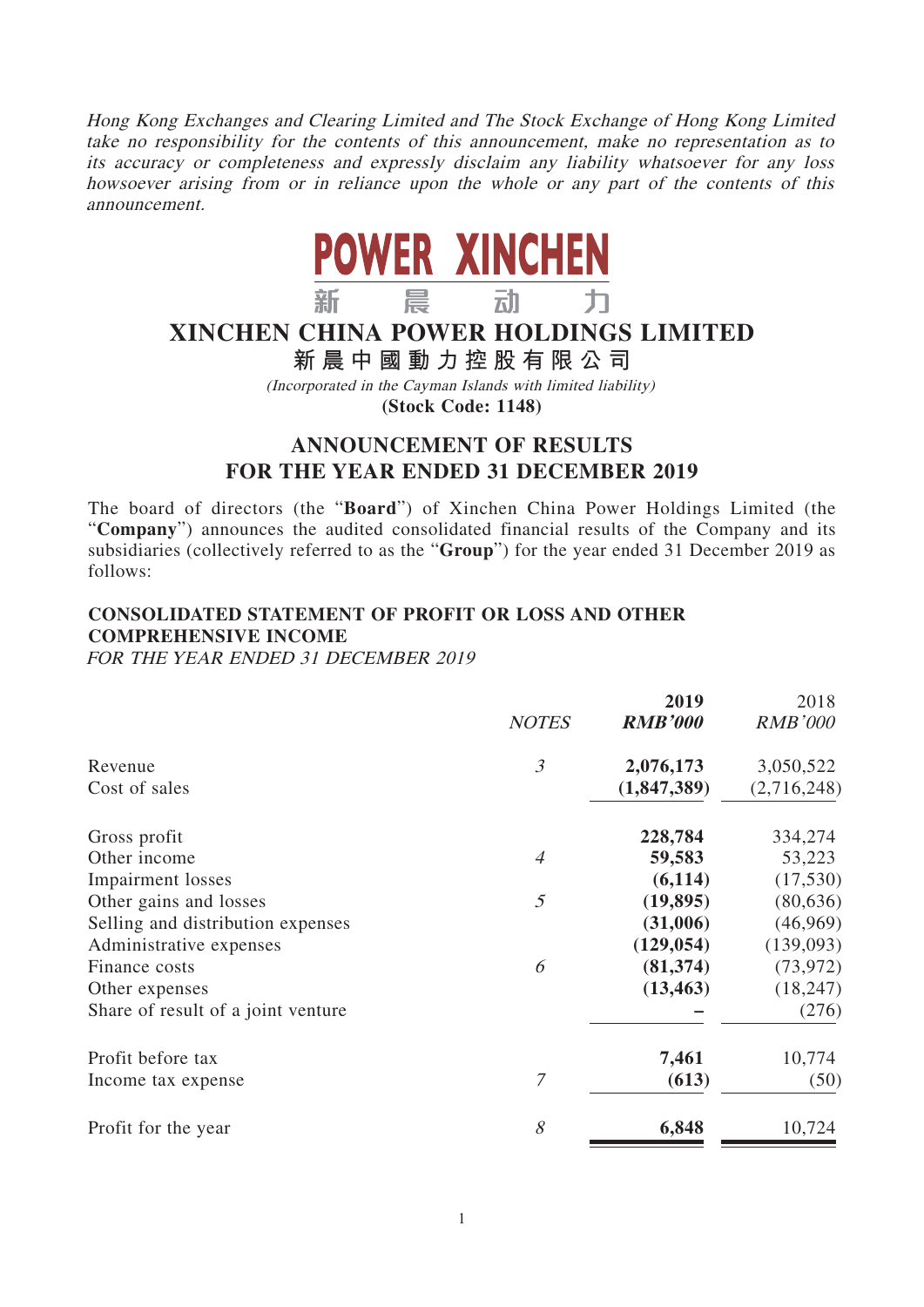|                                                                  | <b>NOTES</b> | 2019<br><b>RMB'000</b> | 2018<br><b>RMB'000</b> |
|------------------------------------------------------------------|--------------|------------------------|------------------------|
| Other comprehensive income:                                      |              |                        |                        |
| Item that may be reclassified subsequently<br>to profit or loss: |              |                        |                        |
| Fair value (loss)/gain on:                                       |              |                        |                        |
| Receivables measured at fair value through                       |              |                        |                        |
| other comprehensive income ("FVTOCI")                            |              | (631)                  | 362                    |
| Total comprehensive income for the year                          |              | 6,217                  | 11,086                 |
| Earnings per share – Basic $(RMB)$                               | 10           | 0.005                  | 0.008                  |

The Group has initially applied Hong Kong Financial Reporting Standard ("HKFRS") 16 at 1 January 2019, using the modified retrospective approach. Under this approach, comparative information is not restated. See Note 2.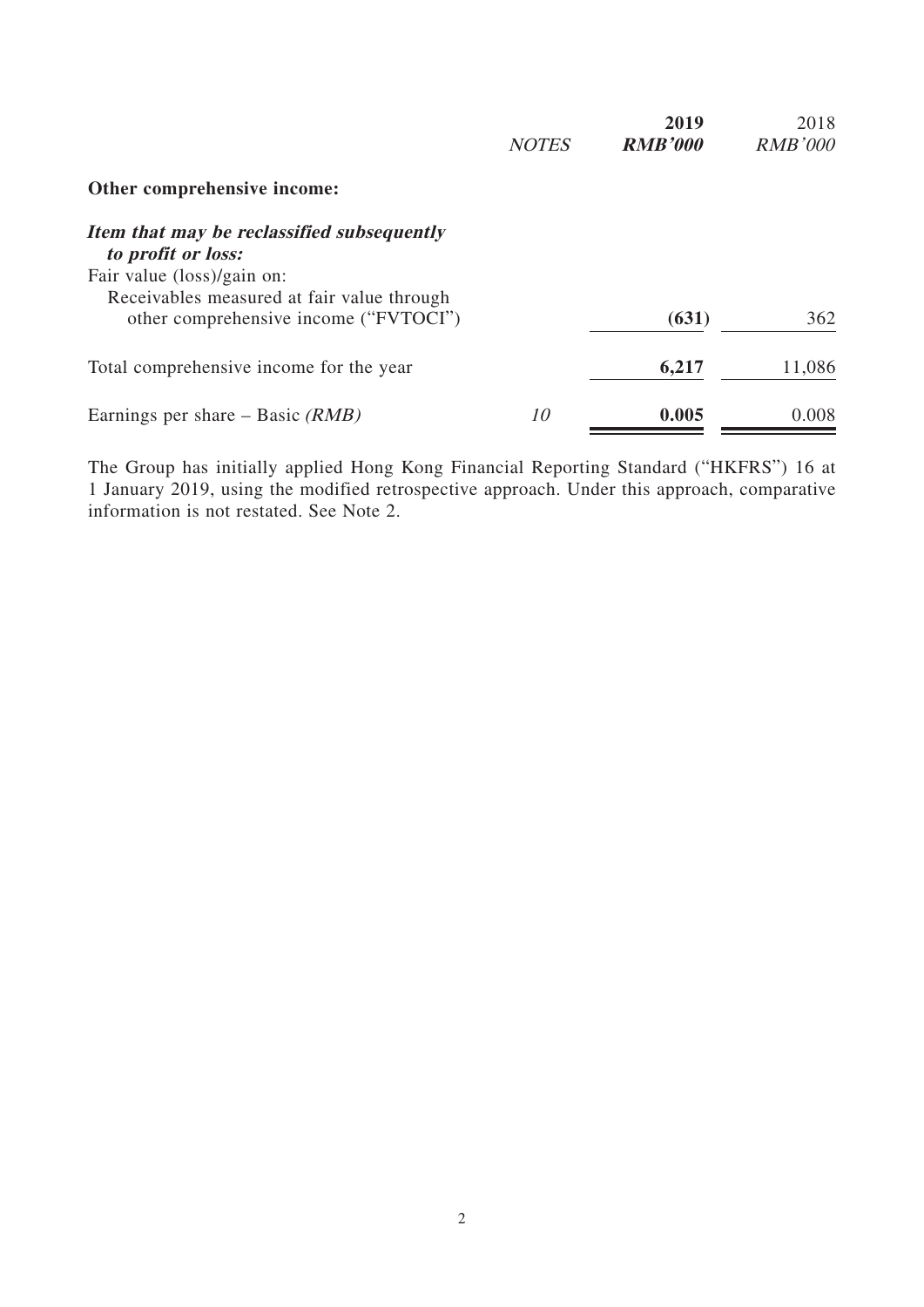# **CONSOLIDATED STATEMENT OF FINANCIAL POSITION**

AT 31 DECEMBER 2019

|                                             |              | 2019           | 2018           |
|---------------------------------------------|--------------|----------------|----------------|
|                                             | <b>NOTES</b> | <b>RMB'000</b> | <b>RMB'000</b> |
| <b>NON-CURRENT ASSETS</b>                   |              |                |                |
| Property, plant and equipment               |              | 2,543,565      | 2,581,151      |
| Prepaid lease payments                      |              | 130,164        | 130,408        |
| Intangible assets                           |              | 669,384        | 623,455        |
| Deferred tax assets                         |              | 18,182         | 19,198         |
| Loan to a shareholder                       |              | 14,314         | 13,097         |
|                                             |              | 3,375,609      | 3,367,309      |
| <b>CURRENT ASSETS</b>                       |              |                |                |
| Inventories                                 |              | 658,422        | 839,508        |
| Prepaid lease payments                      |              |                | 3,378          |
| Trade and other receivables                 | 11           | 437,624        | 562,687        |
| Receivables measured at FVTOCI              |              | 34,348         | 217,396        |
| Amounts due from related companies          | 12           | 1,145,866      | 1,285,192      |
| Tax recoverable                             |              | 9,555          | 31,479         |
| Pledged/restricted bank deposits            |              | 266,068        | 595,782        |
| Bank balances and cash                      |              | 98,188         | 223,950        |
|                                             |              | 2,650,071      | 3,759,372      |
| Assets classified as held for sale          |              |                | 49,193         |
|                                             |              | 2,650,071      | 3,808,565      |
| <b>CURRENT LIABILITIES</b>                  |              |                |                |
| Trade and other payables                    | 13           | 1,176,139      | 1,938,128      |
| Amounts due to related companies            |              | 215,304        | 241,374        |
| Lease liabilities                           | 14           | 8,407          |                |
| Financial liabilities at fair value through |              |                |                |
| profit or loss ("FVTPL")                    |              |                | 5,616          |
| Borrowings due within one year              | 15           | 1,008,088      | 682,828        |
|                                             |              | 2,407,938      | 2,867,946      |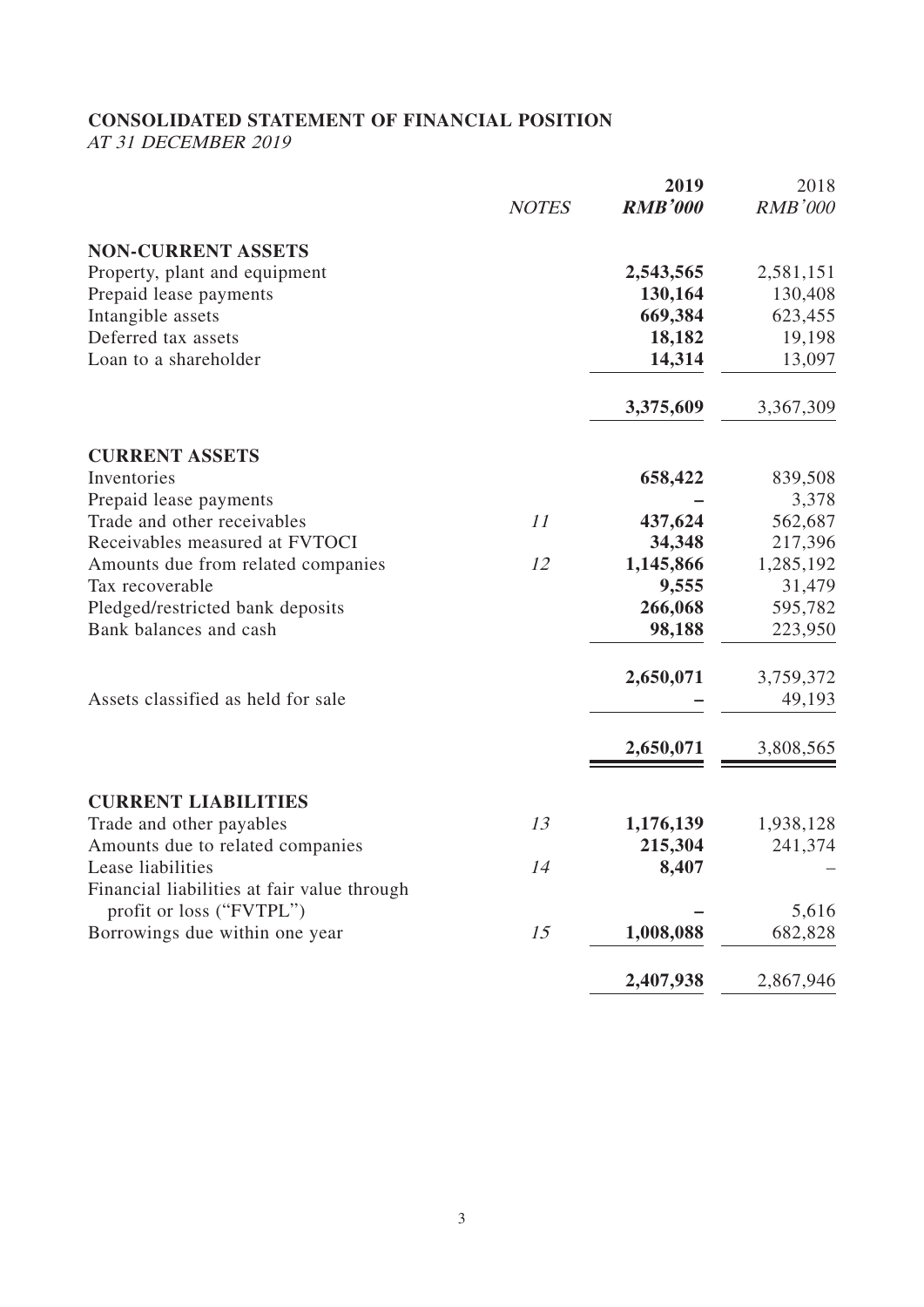|                                                        |              | 2019           | 2018           |
|--------------------------------------------------------|--------------|----------------|----------------|
|                                                        | <b>NOTES</b> | <b>RMB'000</b> | <b>RMB'000</b> |
| <b>NET CURRENT ASSETS</b>                              |              | 242,133        | 940,619        |
| <b>TOTAL ASSETS LESS CURRENT</b><br><b>LIABILITIES</b> |              | 3,617,742      | 4,307,928      |
| <b>NON-CURRENT LIABILITIES</b>                         |              |                |                |
| Borrowings due after one year                          | 15           | 577,723        | 1,267,808      |
| Lease liabilities                                      | 14           | 5,231          |                |
| Deferred income                                        |              | 42,868         | 54,417         |
|                                                        |              | 625,822        | 1,322,225      |
| <b>NET ASSETS</b>                                      |              | 2,991,920      | 2,985,703      |
| <b>CAPITAL AND RESERVES</b>                            |              |                |                |
| Share capital                                          | 16           | 10,457         | 10,457         |
| Reserves                                               |              | 2,981,463      | 2,975,246      |
| <b>TOTAL EQUITY</b>                                    |              | 2,991,920      | 2,985,703      |

The Group has initially applied HKFRS 16 at 1 January 2019, using the modified retrospective approach. Under this approach, comparative information is not restated. See Note 2.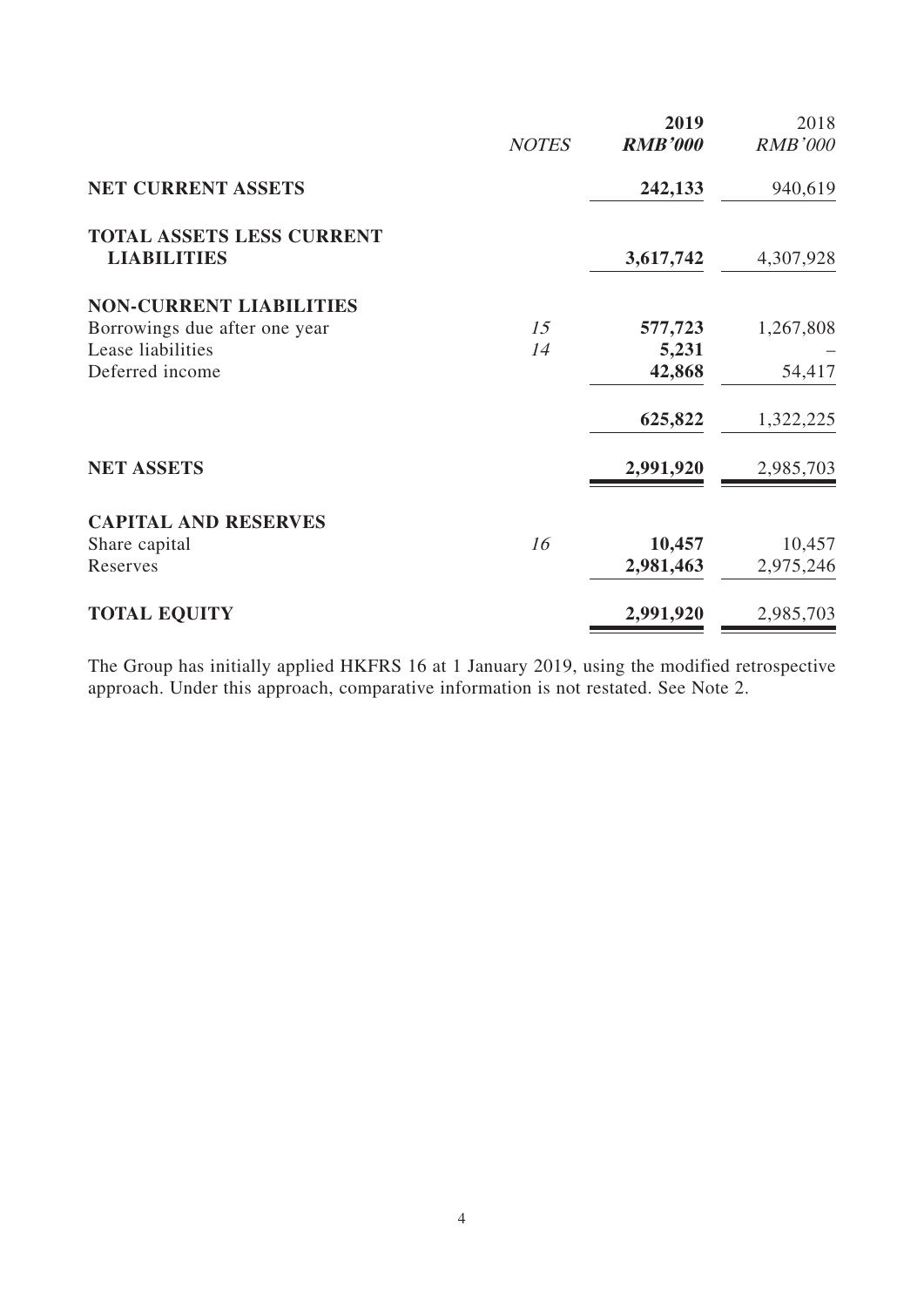# **NOTES TO THE CONSOLIDATED FINANCIAL STATEMENTS**

### **1. GENERAL INFORMATION**

The Company was incorporated as an exempted company with limited liability in the Cayman Islands under the Companies Law (2010 Revision) of the Cayman Islands on 10 March 2011. Brilliance China Automotive Holdings Limited ("Brilliance China", Brilliance China and its subsidiaries collectively referred to as "Brilliance China Group"), a company listed on The Stock Exchange of Hong Kong Limited (the "Stock Exchange"), and Sichuan Province Yibin Wuliangye Group Co., Ltd.\*(四川省宜賓五糧 液集團有限公司)("Wuliangye", Wuliangye and its subsidiaries collectively referred to as "Wuliangye Group"), a state owned enterprise registered in the People's Republic of China (the "PRC"), are able to exercise significant influence over the Company. In March 2013, the Company completed the listing of its shares on the Main Board of the Stock Exchange.

The consolidated financial statements are presented in Renminbi ("RMB"), which is same as the functional currency of the Company and its subsidiaries.

### **2. APPLICATION OF NEW AND AMENDMENTS TO HKFRSs**

#### **New and amended HKFRSs that are effective for annual periods beginning or after 1 January 2019**

In the current year, the Group has applied for the first time the following new and amended HKFRSs issued by the Hong Kong Institute of Certified Public Accountants, which are relevant to the Group's operations and effective for the Group's consolidated financial statements for the annual period beginning on 1 January 2019:

| <b>HKFRS 16</b>                     | Leases                                               |
|-------------------------------------|------------------------------------------------------|
| Amendments to HKFRS 9               | Prepayment Features with Negative Compensation       |
| Amendments to Hong Kong Accounting  |                                                      |
| Standard ("HKAS") 19                | Plan Amendment, Curtailment or Settlement            |
| Amendments to HKAS 28               | Long-term Interests in Associates and Joint Ventures |
| Amendments to HKFRSs                | Annual Improvements to HKFRSs 2015-2017 Cycle        |
| Hong Kong (International Financial  |                                                      |
| Reporting Interpretation Committee) |                                                      |
| $-$ Interpretation 23               | Uncertainty over Income Tax Treatments               |

Other than the application of HKFRS 16 Leases, the adoption of the new and amended HKFRSs had no material impact on how the results and financial position for the current and prior periods have been prepared and presented.

#### **3. REVENUE AND SEGMENT INFORMATION**

Information reported to the Board, being the chief operating decision maker, for the purpose of resource allocation and assessment of segment performance, focuses on types of goods delivered.

#### **3.1 Segment revenue and segment results**

The Board reviews operating results and financial information on a product by product basis. Each individual engine product constitutes an operating segment. For certain operating segments that exhibit similar long-term financial performance as they have similar economic characteristics, are produced by using similar production processes and are distributed and sold to similar classes of customers, their segment information is aggregated into a single reportable operating segment. The Group has three reportable operating segments as follows:

- (1) Gasoline engines;
- (2) Diesel engines; and
- (3) Engine components.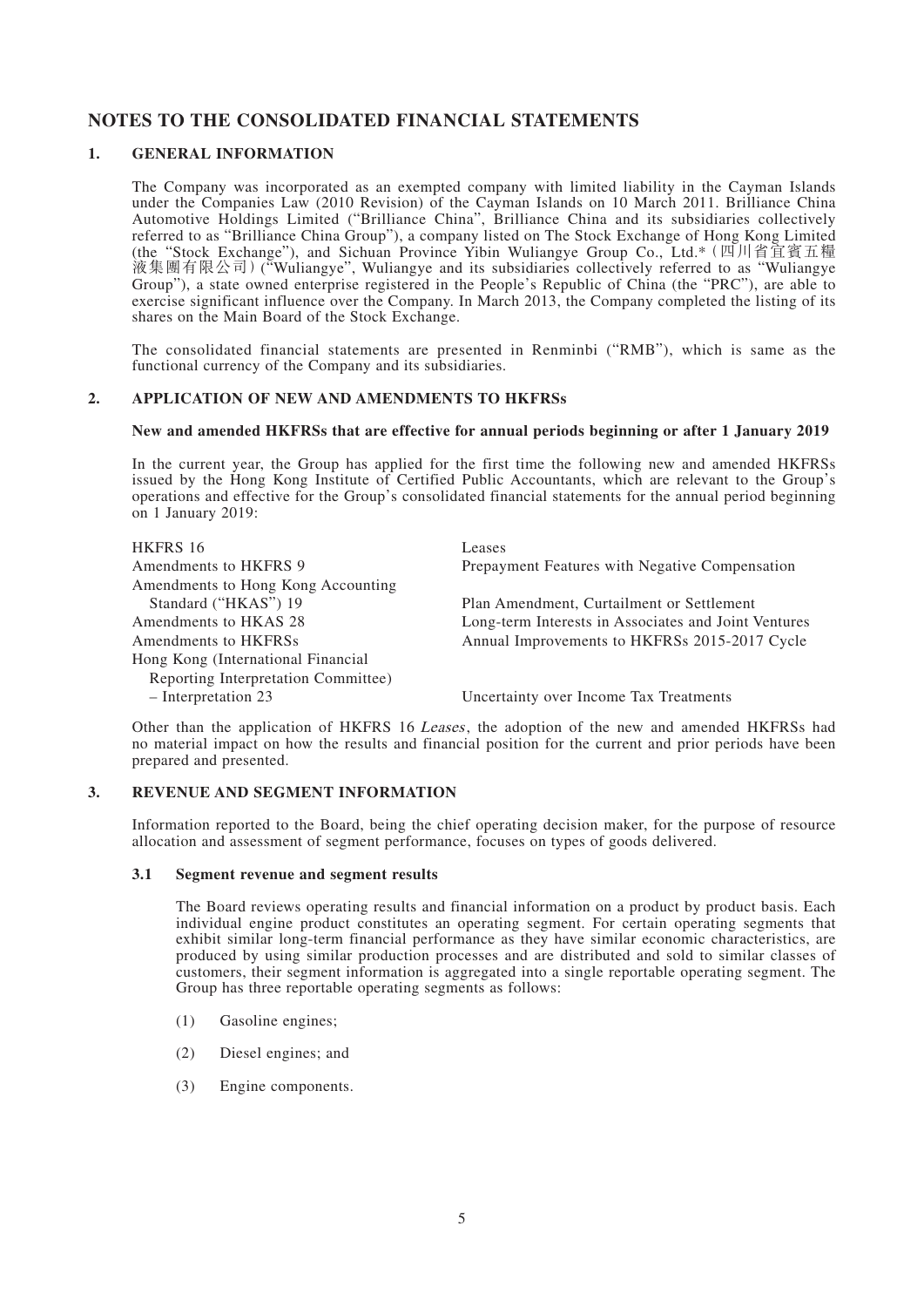The following is an analysis of the Group's revenue and results by reportable segment:

### **For the year ended 31 December 2019**

|                                                                                                                                                                | <b>Gasoline</b><br>engines<br><i>RMB'000</i> | <b>Diesel</b><br>engines<br><i>RMB'000</i> | <b>Engine</b><br>components<br><i>RMB'000</i> | <b>Total</b><br><i>RMB'000</i>                                                      |
|----------------------------------------------------------------------------------------------------------------------------------------------------------------|----------------------------------------------|--------------------------------------------|-----------------------------------------------|-------------------------------------------------------------------------------------|
| Revenue from external customers,<br>segment revenue (Note)                                                                                                     | 1,040,724                                    | 396,439                                    | 639,010                                       | 2,076,173                                                                           |
| Segment results                                                                                                                                                | 73,933                                       | 21,406                                     | 133,445                                       | 228,784                                                                             |
| Other income<br>Impairment losses<br>Other gains and losses<br>Selling and distribution expenses<br>Administrative expenses<br>Finance costs<br>Other expenses |                                              |                                            |                                               | 59,583<br>(6, 114)<br>(19, 895)<br>(31,006)<br>(129, 054)<br>(81, 374)<br>(13, 463) |
| Profit before tax                                                                                                                                              |                                              |                                            |                                               | 7,461                                                                               |

### **For the year ended 31 December 2018**

|                                                                                                                                                                                                      | <b>Gasoline</b><br>engines<br><b>RMB'000</b> | <b>Diesel</b><br>engines<br><b>RMB'000</b> | <b>Engine</b><br>components<br><i>RMB'000</i> | <b>Total</b><br><b>RMB'000</b>                                                              |
|------------------------------------------------------------------------------------------------------------------------------------------------------------------------------------------------------|----------------------------------------------|--------------------------------------------|-----------------------------------------------|---------------------------------------------------------------------------------------------|
| Revenue from external customers,<br>segment revenue (Note)                                                                                                                                           | 1,852,848                                    | 557,857                                    | 639,817                                       | 3,050,522                                                                                   |
| Segment results                                                                                                                                                                                      | 176,029                                      | 31,724                                     | 126,521                                       | 334,274                                                                                     |
| Other income<br>Impairment losses<br>Other gains and losses<br>Selling and distribution expenses<br>Administrative expenses<br>Finance costs<br>Other expenses<br>Share of result of a joint venture |                                              |                                            |                                               | 53,223<br>(17,530)<br>(80, 636)<br>(46,969)<br>(139,093)<br>(73, 972)<br>(18, 247)<br>(276) |
| Profit before tax                                                                                                                                                                                    |                                              |                                            |                                               | 10,774                                                                                      |

Note: There is no inter-segment sales during the years of 2019 and 2018.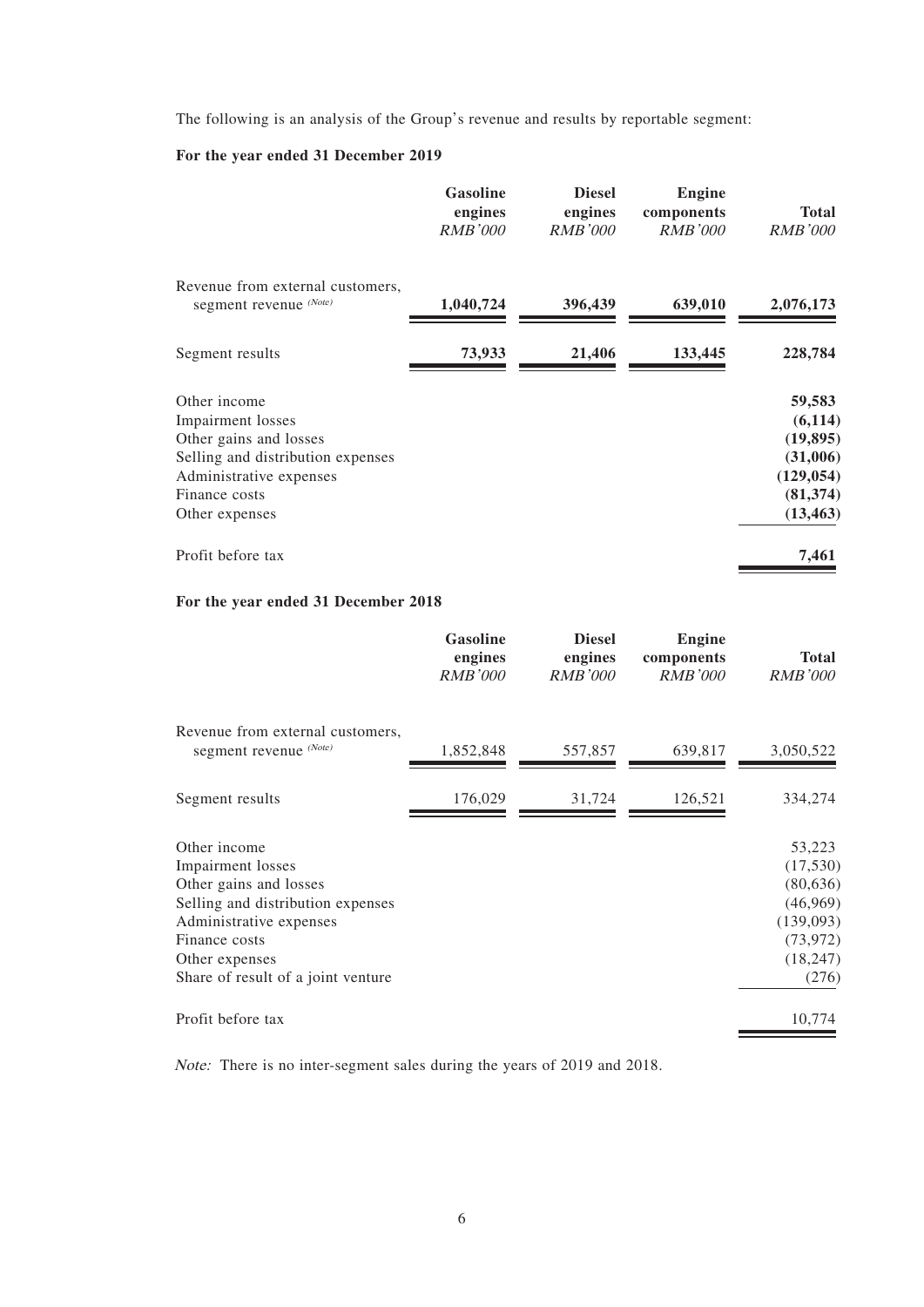Other segment information included in the measurement of segment results:

|                                                           | <b>Gasoline</b><br>engines<br><i>RMB'000</i> | <b>Diesel</b><br>engines<br><i>RMB'000</i> | Engine<br>components<br><i>RMB'000</i> | Unallocated<br><b>RMB'000</b> | <b>Total</b><br><i>RMB'000</i> |
|-----------------------------------------------------------|----------------------------------------------|--------------------------------------------|----------------------------------------|-------------------------------|--------------------------------|
| For the year ended<br>31 December 2019                    |                                              |                                            |                                        |                               |                                |
| Depreciation and amortisation<br>Provision of inventories | 121,859<br>533                               | 46,418                                     | 74,822                                 | 41,557                        | 284,656<br>533                 |
| For the year ended<br>31 December 2018                    |                                              |                                            |                                        |                               |                                |
| Depreciation and amortisation<br>Provision of inventories | 179,395<br>(1,505)                           | 30,770<br>441                              | 87,705                                 | 38,867                        | 336,737<br>(1,064)             |

The accounting policies of the operating segments are the same as the Group's accounting policies. Segment results represent the profit earned by each segment before the allocation of selling and distribution expenses, administrative expenses, finance costs, other income, impairment losses, other gains and losses, other expenses and share of result of a joint venture. This is the measure reported to the Board for the purposes of resource allocation and performance assessment.

#### **3.2 Performance obligations for contracts with customers**

The Group sells gasoline engines, diesel engines and engine components directly to the customers which are vehicle manufacturers in the PRC.

For the sale of goods to the customers, revenue is recognised when control of the goods has transferred, being the point the goods have been delivered to and received by customers. The normal credit term is 30 to 90 days upon delivery.

For some customers who buy engine components, the Group receives considerations from the customers in advance. Such advance payment is recognised as contract liabilities until the goods have been delivered to the customers.

Sales-related warranties associated with gasoline engines and diesel engines cannot be purchased separately and they serve as an assurance that the goods sold comply with agreed-upon specifications. Accordingly, the Group accounts for warranties in accordance with HKAS 37 Provisions, Contingent Liabilities and Contingent Assets.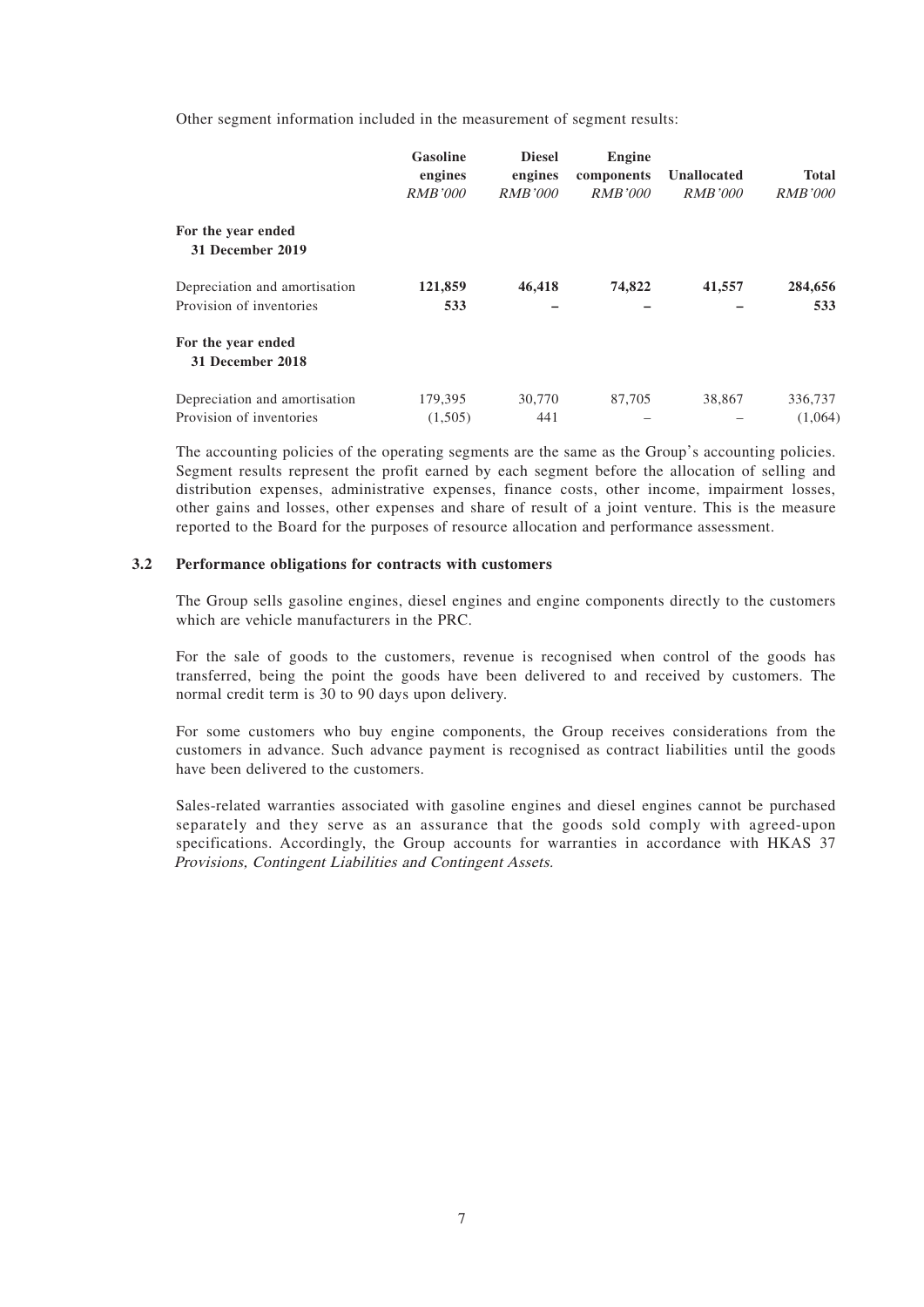#### **3.3 Segment assets and liabilities**

The assets and liabilities of the Group are regularly reviewed by the Board as a whole and no discrete financial information on segment assets and segment liabilities is available, therefore total assets and total liabilities analysed by reportable and operating segment are not presented.

### **3.4 Geographical information**

All of the Group's operations and non-current assets are located in the PRC; and all of the Group's revenue from external customers is generated in the PRC.

#### **3.5 Information about major customers**

Revenue from major customers which individually accounts for 10% or more of the Group's total revenue are sales of gasoline engines, diesel engines, engine components to the related parties as disclosed in Note 17.

### **4. OTHER INCOME**

|                                                           | 2019<br><b>RMB'000</b> | 2018<br><b>RMB'000</b> |
|-----------------------------------------------------------|------------------------|------------------------|
| Rental income under operating leases                      | 257                    | 3,090                  |
| Bank interest income                                      | 8,173                  | 8,320                  |
| Compensation income (Note)                                | 32,476                 |                        |
| Government grants                                         | 12,753                 | 35,227                 |
| Interest income arising on receivables measured at FVTOCI | 4,063                  | 2,854                  |
| Imputed interest income from loan to a shareholder        | 890                    | 830                    |
| Waiver of long-outstanding trade payables                 | 971                    | 2,902                  |
|                                                           | 59,583                 | 53,223                 |

Note: Default compensation receivable from a customer.

### **5. OTHER GAINS AND LOSSES**

|                                                                | 2019           | 2018           |
|----------------------------------------------------------------|----------------|----------------|
|                                                                | <b>RMB'000</b> | <b>RMB'000</b> |
| Net gain arising on financial assets at FVTPL, realised        | 6,238          |                |
| Net gain arising on financial liabilities at FVTPL, realised   | 5,616          |                |
| Net gain arising on financial liabilities at FVTPL, unrealised |                | 9,654          |
| Foreign exchange losses, net                                   | (20, 208)      | (51, 842)      |
| Gain on disposal of assets classified as held for sale         | 652            |                |
| Gain on disposal of miscellaneous materials                    | 1.841          | 1.859          |
| Net loss arising on receivables measured at FVTOCI             | (14, 477)      | (40, 514)      |
| Loss on disposal of property, plant and equipment              | (184)          | (6)            |
| Others                                                         | 627            | 213            |
|                                                                | (19, 895)      | (80, 636)      |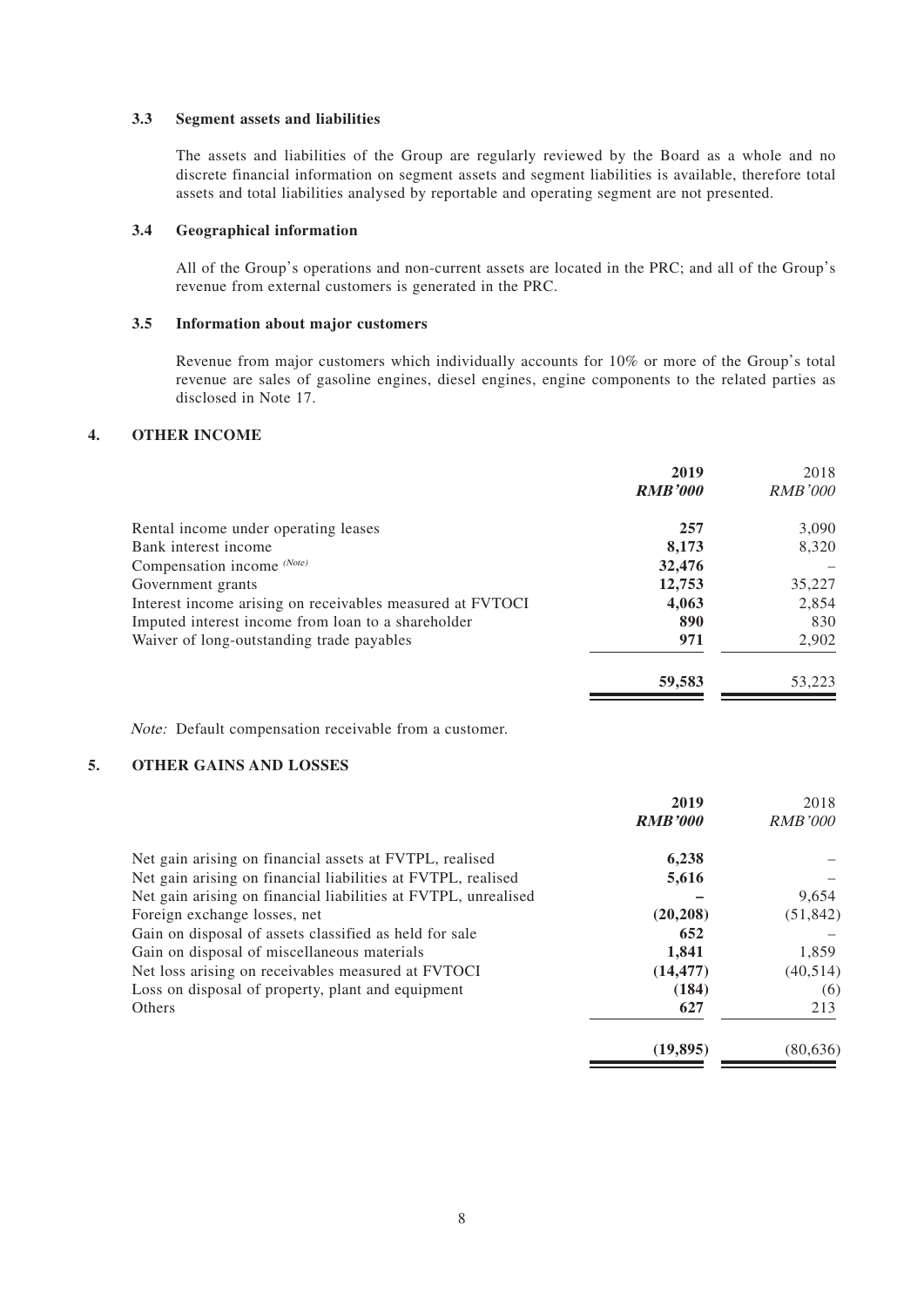### **6. FINANCE COSTS**

|                                      | 2019           | 2018           |
|--------------------------------------|----------------|----------------|
|                                      | <b>RMB'000</b> | <b>RMB'000</b> |
| Interest on borrowings:              |                |                |
| Finance charges on lease liabilities | 950            |                |
| Bank borrowings                      | 95,459         | 91,141         |
|                                      | 96,409         | 91,141         |
| Less: amounts capitalised            | (15, 035)      | (17, 169)      |
|                                      | 81,374         | 73,972         |
|                                      |                |                |

Borrowing costs capitalised during the year arose from the specific borrowing pool (2018: general borrowing pool) and were calculated by applying a capitalisation rate of 5.88% (2018: 4.19%) per annum to expenditure on qualifying assets.

### **7. INCOME TAX EXPENSE**

|                                                   | 2019<br><b>RMB'000</b> | 2018<br><b>RMB'000</b> |
|---------------------------------------------------|------------------------|------------------------|
| PRC Enterprise Income Tax ("EIT")<br>Deferred tax | (403)<br>1,016         | 6,751<br>(6,701)       |
|                                                   | 613                    | 50                     |

According to the announcement of "The State Administration of Taxation on issues concerning EIT related with enhancing the Western Region Development Strategy"(國家税務總局關於深入實施西部大開發戰 略有關稅收政策問題的通知), Mianyang Xinchen Engine Co., Limited\*(綿陽新晨動力機械有限公司) ("Mianyang Xinchen") was registered with the local tax authority to be eligible to the reduced EIT rate of 15% from 2011 to 2020.

Other group entities established in the PRC are subject to 25% statutory enterprise income tax.

No Hong Kong Profits Tax has been made as the Group's income neither arises in, nor is derived from, Hong Kong.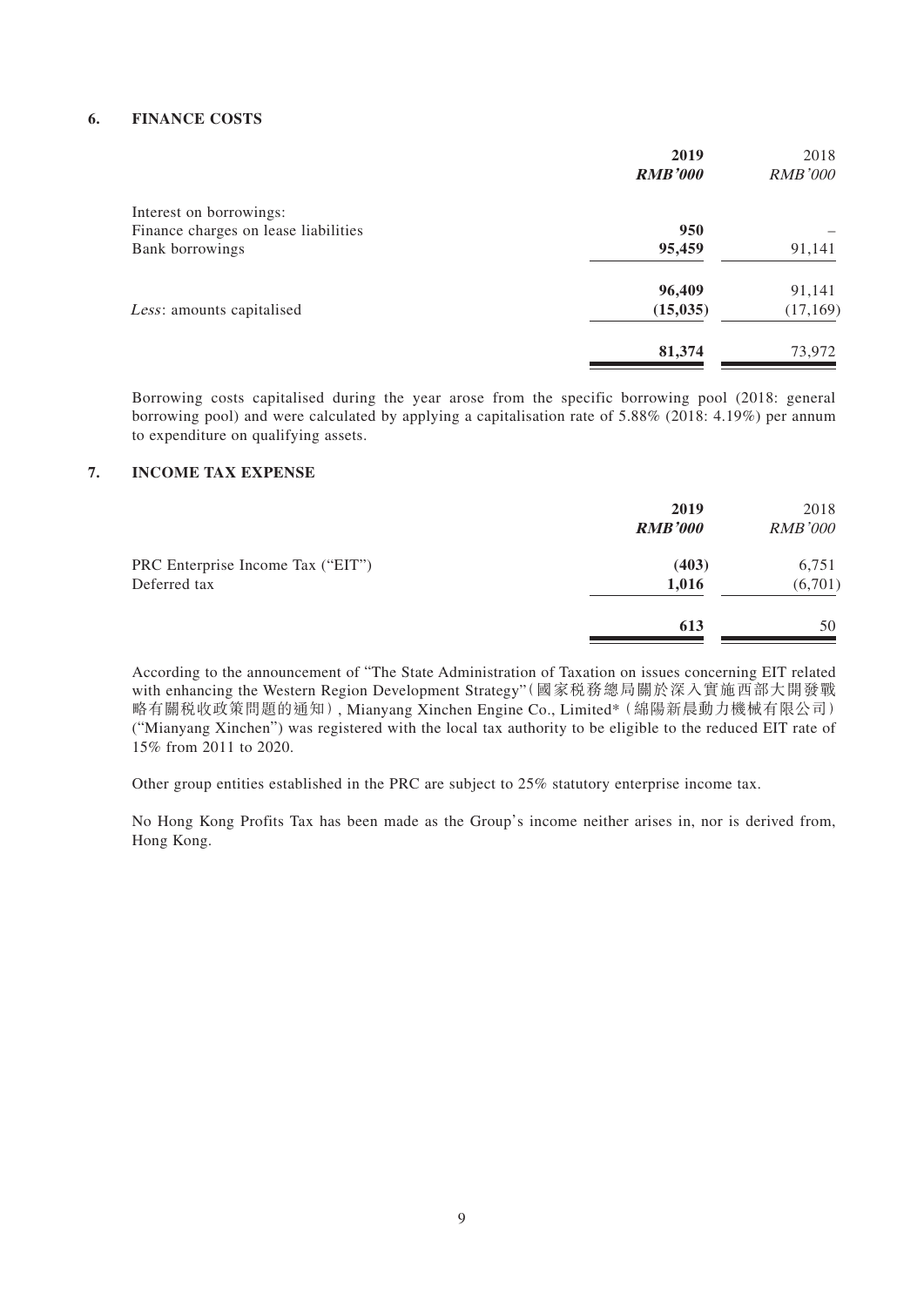### **8. PROFIT FOR THE YEAR**

Profit for the year has been arrived at after charging/(crediting):

|                                                                  | 2019           | 2018           |
|------------------------------------------------------------------|----------------|----------------|
|                                                                  | <b>RMB'000</b> | <b>RMB'000</b> |
| Directors' remuneration                                          | 7,113          | 6,834          |
| Other staff costs                                                | 111,489        | 164,830        |
| Contributions to retirement benefits scheme other than directors | 35,142         | 38,613         |
| Total staff costs                                                | 153,744        | 210,277        |
| Depreciation of property, plant and equipment                    | 239,477        | 256,051        |
| Depreciation of right-of-use assets                              | 8,353          |                |
| Depreciation of investment properties                            |                | 1,215          |
| Amortisation of prepaid lease payments                           | 3,622          | 3,425          |
| Amortisation of intangible assets (included in cost of sales)    | 33,204         | 76,046         |
| Total depreciation and amortisation                              | 284,656        | 336,737        |
| Lease charges – land and buildings held under operating leases   |                | 6,834          |
| Auditors' remuneration                                           | 1,200          | 1,402          |
| Research and development costs recognised as other expenses      | 3,931          | 14,769         |
| Included in cost of sales:                                       |                |                |
| Cost of inventories recognised as expense                        | 1,772,907      | 2,640,204      |
| Provision for/(reversal of) inventories, net                     | 533            | (1,064)        |
| Warranty claims expenses                                         | 14,192         | 18,591         |

### **9. DIVIDENDS**

No dividend has been paid or declared by the Company during the years ended 31 December 2019 and 2018, nor has any dividend been proposed since the end of the reporting period.

### **10. EARNINGS PER SHARE**

The calculation of the basic earnings per share attributable to the owners of the Company is based on the profit of RMB6,848,000 (2018: RMB10,724,000), and weighted average number of shares of 1,282,211,794 (2018: 1,282,211,794), for the year ended 31 December 2019.

No diluted earnings per share is presented as there was no potential dilutive ordinary share outstanding during the year or as at the end of reporting period. The amount presented for diluted earnings per share is the same as the amount presented for basic earnings per share.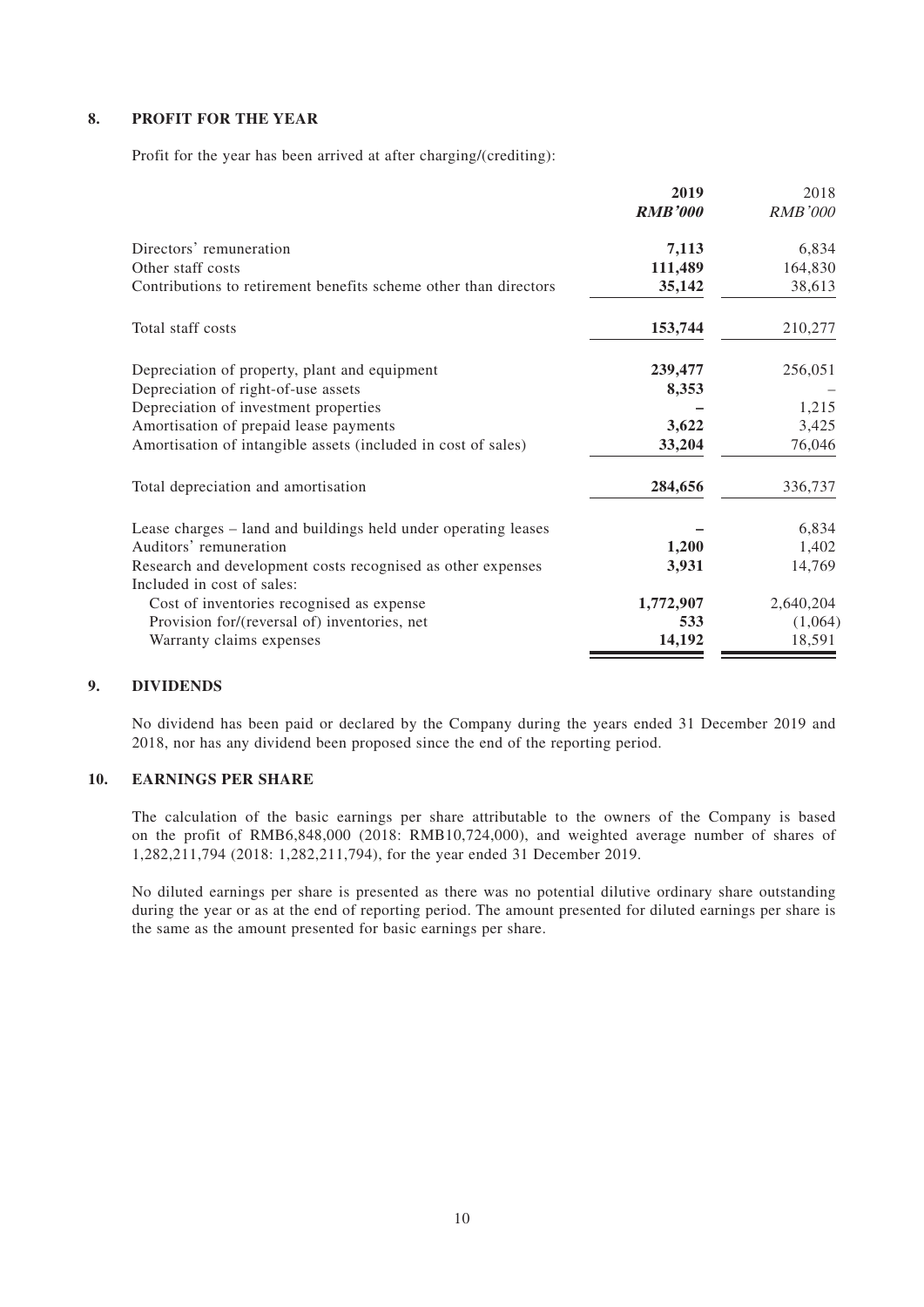#### **11. TRADE AND OTHER RECEIVABLES**

|                                           | 2019<br><b>RMB'000</b> | 2018<br><b>RMB'000</b> |
|-------------------------------------------|------------------------|------------------------|
| Trade receivables                         | 261,957                | 352,034                |
| <i>Less:</i> Allowance for credit losses  | (8,677)                | (2,978)                |
| Trade receivables, net                    | 253,280                | 349,056                |
| Bills receivable                          | 76,772                 | 44,607                 |
| Less: Allowance for credit losses         | (136)                  |                        |
| Total trade and bills receivables         | 329,916                | 393,663                |
| Prepayments for purchase of raw materials |                        |                        |
| and engine components                     | 14,190                 | 80,371                 |
| Other receivables (Note)                  | 93,797                 | 88,653                 |
| Less: Allowance for credit losses         | (279)                  |                        |
|                                           | 437,624                | 562,687                |

Note: Included in the balance is value added tax recoverable of RMB49,352,000 (2018: RMB79,796,000) and compensation receivable of RMB32,476,000 (2018: nil).

The Group generally allows a credit period of 30 to 90 days from the invoice date for trade receivables and a further 3 to 6 months for bills receivable to its external customers. The following is an aging analysis of trade receivables, net of allowance for credit losses, presented based on the invoice date at the end of the reporting period:

|                                   | 2019           | 2018           |
|-----------------------------------|----------------|----------------|
|                                   | <b>RMB'000</b> | <i>RMB'000</i> |
| Within 1 month                    | 82,535         | 294,719        |
| Over 1 month but within 2 months  | 15,846         | 23,005         |
| Over 2 months but within 3 months | 3,945          | 12,266         |
| Over 3 months but within 6 months | 2,806          | 13,853         |
| Over 6 months but within 1 year   | 82,387         | 3,647          |
| Over 1 year                       | 65,761         | 1,566          |
|                                   | 253,280        | 349,056        |

The following is an aging analysis of bills receivable presented based on the issuance date of bills at the end of the reporting period:

|                                                      | 2019<br><b>RMB'000</b> | 2018<br><b>RMB'000</b> |
|------------------------------------------------------|------------------------|------------------------|
| Within 3 months<br>Over 3 months but within 6 months | 49,764<br>26,872       | 44,607                 |
|                                                      | 76,636                 | 44,607                 |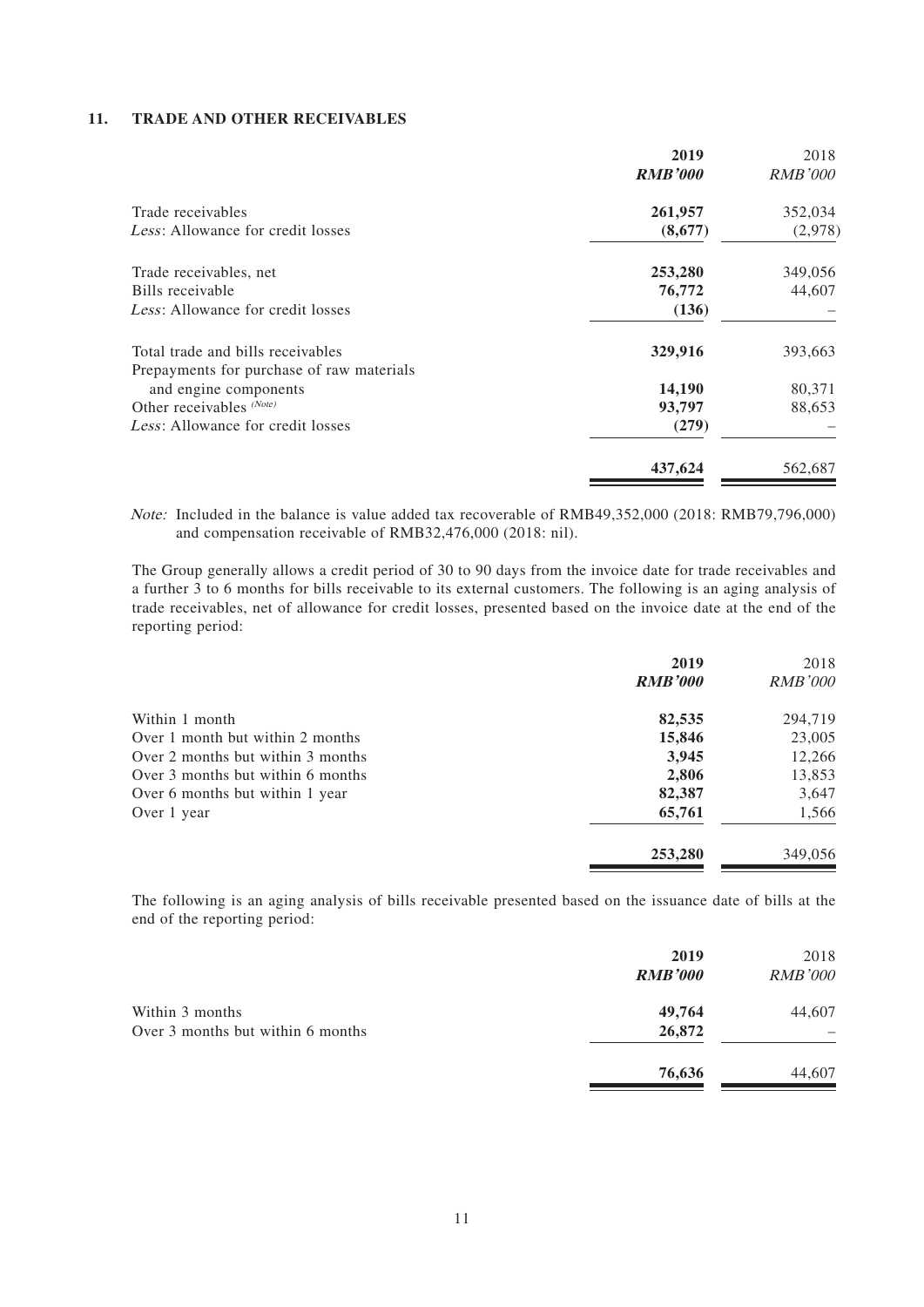#### **12. AMOUNTS DUE FROM RELATED COMPANIES**

|                                    | 2019<br><b>RMB'000</b>  | 2018<br><b>RMB'000</b> |
|------------------------------------|-------------------------|------------------------|
| Non-trade related<br>Trade related | <b>141</b><br>1,145,725 | 1,417<br>1,283,775     |
|                                    | 1,145,866               | 1,285,192              |

Trade related amounts due from related companies are unsecured, interest free and with a credit period ranging from 45 days to 90 days from the invoice date and a further 3 to 6 months for bills receivable. The following is an aging analysis of trade receivables presented based on the invoice date at the end of the reporting period:

|                                   | 2019           | 2018           |
|-----------------------------------|----------------|----------------|
|                                   | <b>RMB'000</b> | <b>RMB'000</b> |
| Within 3 months                   | 328,735        | 437,782        |
| Over 3 months but within 6 months | 92,265         | 121,066        |
| Over 6 months but within 1 year   | 218,303        | 464,658        |
| Over 1 year                       | 506,237        | 260,081        |
|                                   | 1,145,540      | 1,283,587      |

The Group's credit limits offered to related companies are based on assessment of their financial viability and reputation in the industry, including historical payment records.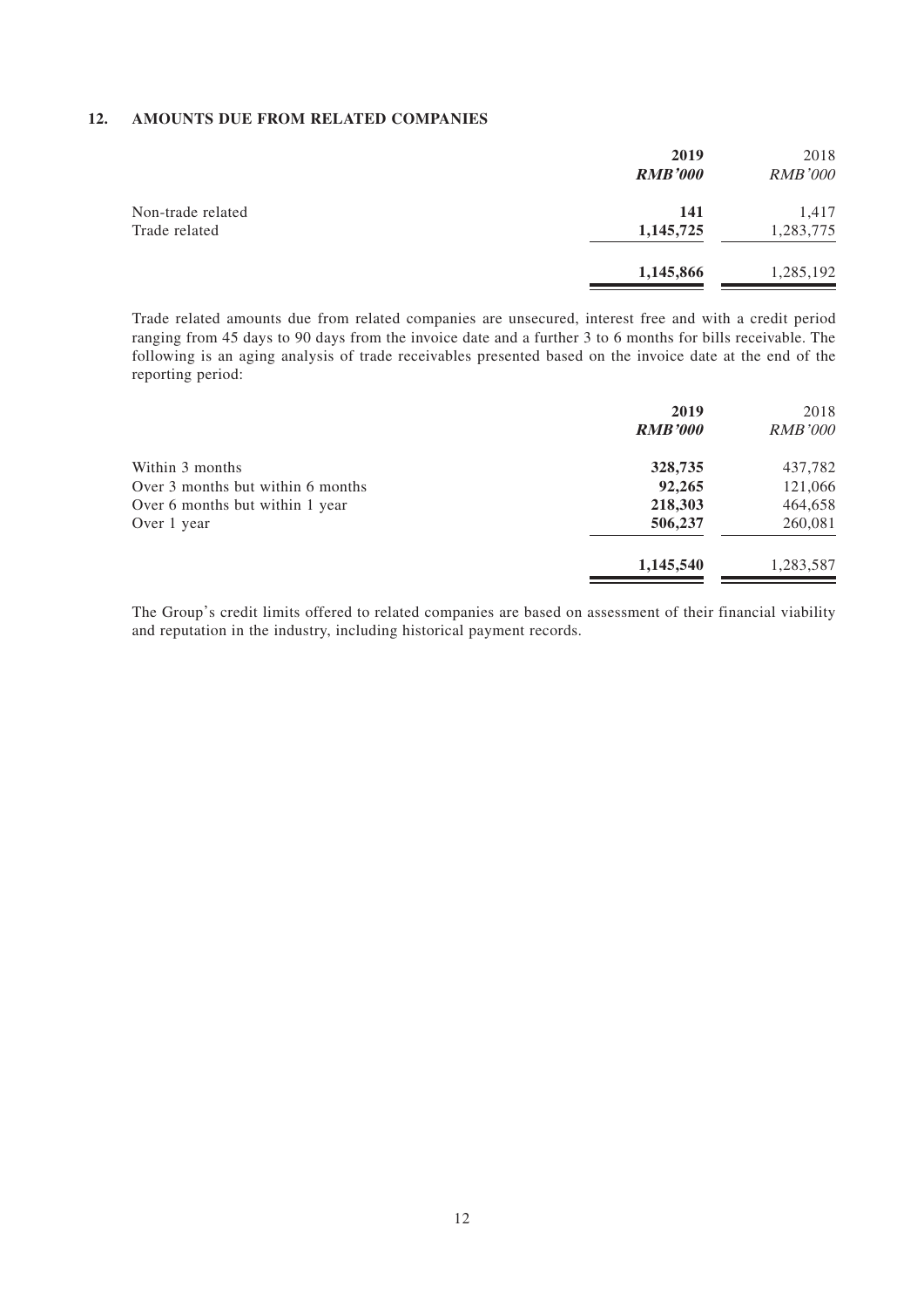#### **13. TRADE AND OTHER PAYABLES**

|                                               | 2019           | 2018           |
|-----------------------------------------------|----------------|----------------|
|                                               | <b>RMB'000</b> | <b>RMB'000</b> |
| Trade payables                                | 572,322        | 817,473        |
| Bills payable                                 | 361,981        | 704,028        |
| Total trade and bills payables                | 934,303        | 1,521,501      |
| Accrued payable for purchase of raw materials | 164,405        | 281,490        |
| Construction payables                         | 4,400          | 12,105         |
| Payroll and welfare payables                  | 31,468         | 56,390         |
| Advance from customers (Note a)               | 1,752          | 5,834          |
| Provision for warranty (Note b)               | 4,006          | 4,006          |
| Retention money                               | 13,936         | 13,991         |
| Other tax payables                            | <b>230</b>     | 268            |
| Accrued operating expenses                    | 10,012         | 24,096         |
| Other payables                                | 11,627         | 18,447         |
|                                               | 1,176,139      | 1,938,128      |

#### Notes:

- a. As at 31 December 2019 and 2018, the balances amounting to RMB1,752,000 and RMB5,834,000, respectively, represented the contract liabilities, i.e. the Group's obligation to transfer goods or services to customers for which the Group has received consideration from the customers. During the year ended 31 December 2019, the contract liabilities balance at the beginning of the year were fully recognised as revenue from sale of goods.
- b. The balance of provision for warranty represents management's best estimate of the Group's liability under the one year warranty granted to customers on the sale of automotive engines and automotive engine components, based on prior experience and industry averages for defective products at the end of reporting period.

The credit periods of trade payables and bills payable are normally within 3 months and 3 to 6 months, respectively. The following is an aging analysis of trade payables presented based on the invoice date at the end of each reporting period:

|                                   | 2019<br><b>RMB'000</b> | 2018<br><b>RMB'000</b> |
|-----------------------------------|------------------------|------------------------|
| Within 3 months                   | 364,909                | 478,956                |
| Over 3 months but within 6 months | 81,309                 | 156,403                |
| Over 6 months but within 1 year   | 72,150                 | 164,670                |
| Over 1 year but within 2 years    | 53,954                 | 17,444                 |
|                                   | 572,322                | 817,473                |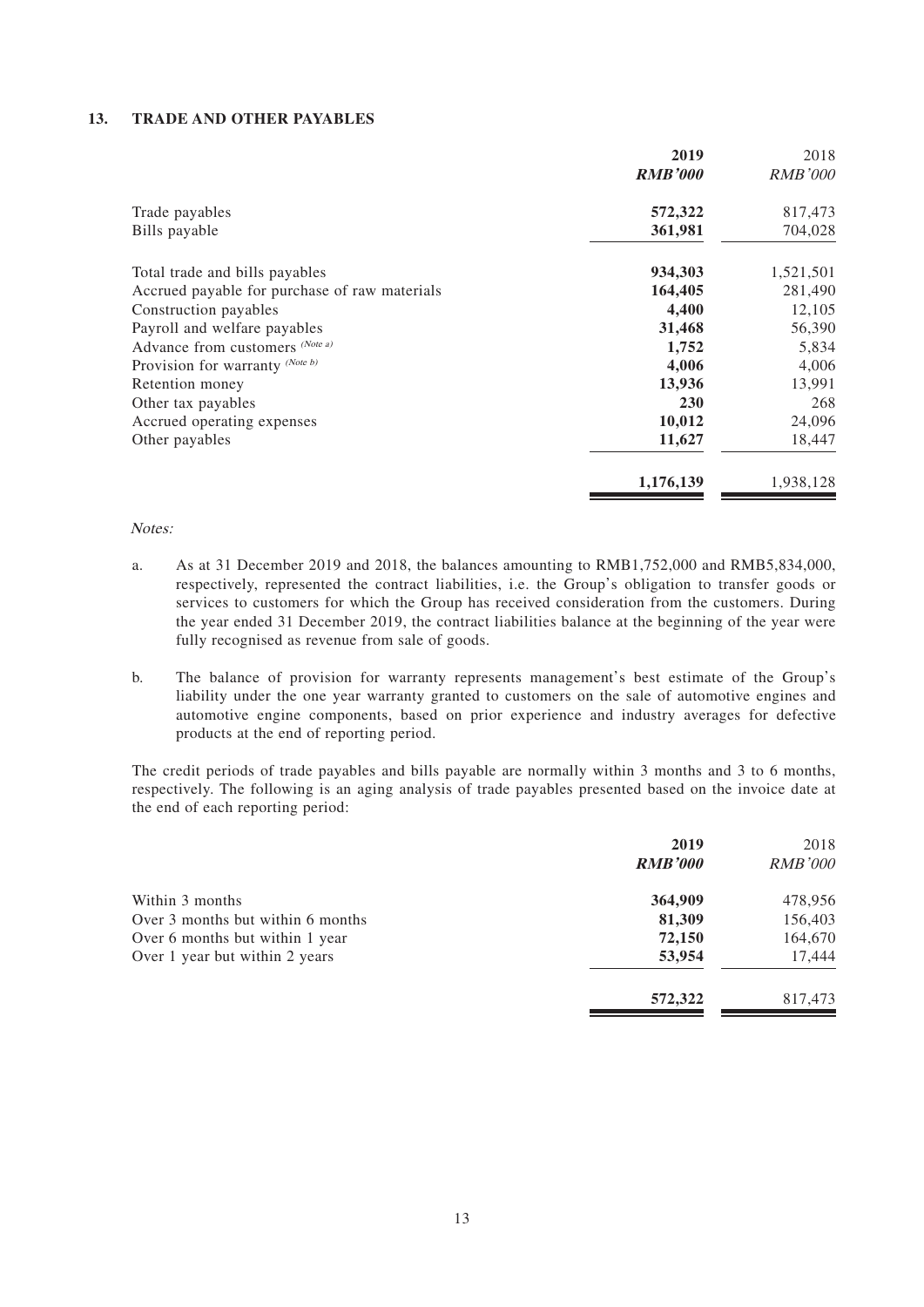The following is an aging analysis of bills payable presented based on the issuance date of bills at the end of each reporting period:

|     |                                              | 2019<br><b>RMB'000</b> | 2018<br><b>RMB'000</b> |
|-----|----------------------------------------------|------------------------|------------------------|
|     | Within 3 months                              | 156,021                | 339,253                |
|     | Over 3 months but within 6 months            | 205,960                | 364,775                |
|     |                                              | 361,981                | 704,028                |
| 14. | <b>LEASE LIABILITIES</b>                     |                        |                        |
|     |                                              |                        | 2019<br><b>RMB'000</b> |
|     | Total minimum lease payments:                |                        |                        |
|     | Due within one year                          |                        | 8,962                  |
|     | Due in the second to fifth years             |                        | 5,424                  |
|     |                                              |                        | 14,386                 |
|     | Future finance charges on leases liabilities |                        | (748)                  |
|     | Present value of leases liabilities          |                        | 13,638                 |

Note:

The Group has initially applied HKFRS 16 using the modified retrospective approach and adjusted the opening balances at 1 January 2019 to recognise lease liabilities relating to leases which were previously classified as operating leases under HKAS 17.

### **15. BORROWINGS**

|                                                      | 2019<br><b>RMB'000</b> | 2018<br><b>RMB'000</b> |
|------------------------------------------------------|------------------------|------------------------|
| Carrying amount repayable:                           |                        |                        |
| Within one year                                      | 1,008,088              | 682,828                |
| More than one year, but not more than five years     | 577,723                | 1,267,808              |
|                                                      | 1,585,811              | 1,950,636              |
| <i>Less:</i> amounts shown under current liabilities | (1,008,088)            | (682, 828)             |
| Amounts shown under non-current liabilities          | 577,723                | 1,267,808              |
| Secured (Note a)                                     | 656,500                | 606,000                |
| Unsecured $(Note b)$                                 | 929,311                | 1,344,636              |
|                                                      | 1,585,811              | 1,950,636              |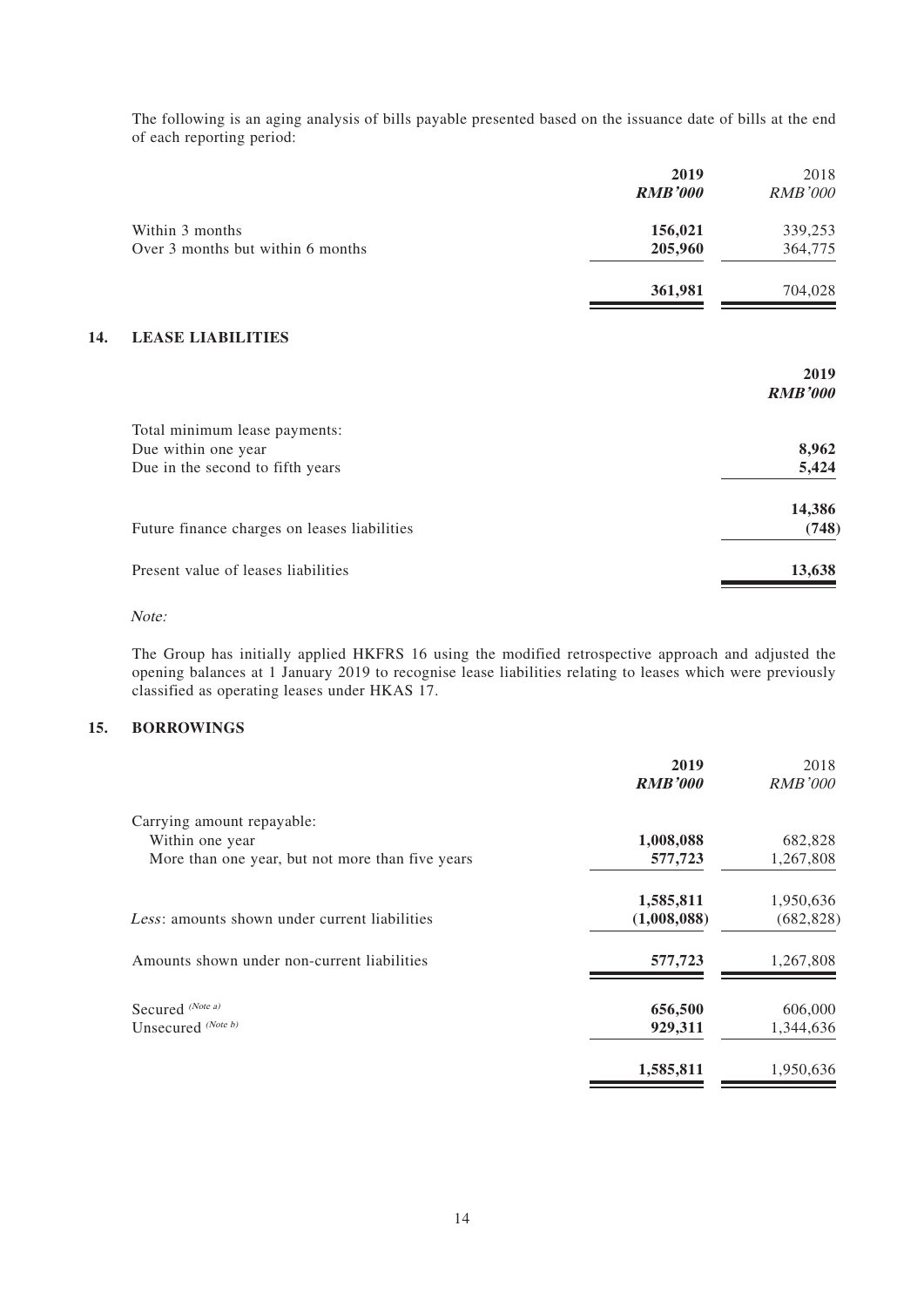#### Notes:

- a. As at 31 December 2019 and 2018, the balances were secured by property, plant and equipment, and prepaid lease payment.
- b. At 31 December 2019, included in the unsecured borrowings is RMB602,744,000 (2018: RMB897,707,000) guaranteed by companies within the Group. Included in the balances was other borrowings amounting to RMB100,000,000 (2018: RMB100,000,000) from a non-related party which was unsecured, bearing interest at 1.2% per annum and repayable on 30 December 2025. The remaining balance of RMB226,567,000 (2018: RMB346,929,000) was unguaranteed and unsecured.

At 31 December 2019, other than borrowings which are denominated in United States Dollar ("US\$"), i.e. US\$86,400,000, equivalent to approximately RMB602,744,000 (2018: US\$130,800,000, equivalent to approximately RMB897,707,000) and denominated in Euro, i.e. Euro996,000, equivalent to approximately RMB7,783,000 (2018: Euro2,455,000, equivalent to approximately RMB19,388,000), the remaining loans are all denominated in RMB.

### **16. SHARE CAPITAL**

Details of movement of the share capital of the Company are as follows:

|                                                                                       | Number of<br>shares    | Amount<br><b>HK\$</b>  |
|---------------------------------------------------------------------------------------|------------------------|------------------------|
| Ordinary shares of Hong Kong Dollar ("HK\$") 0.01 each                                |                        |                        |
| Authorised:<br>At date of incorporation, 1 January 2018,<br>31 December 2018 and 2019 | 8,000,000,000          | 80,000,000             |
| <i>Issued and fully paid:</i><br>At 1 January 2018, 31 December 2018 and 2019         | 1,282,211,794          | 12,822,118             |
|                                                                                       | 2019<br><b>RMB'000</b> | 2018<br><b>RMB'000</b> |
| Share capital presented in consolidated statement<br>of financial position            | 10,457                 | 10,457                 |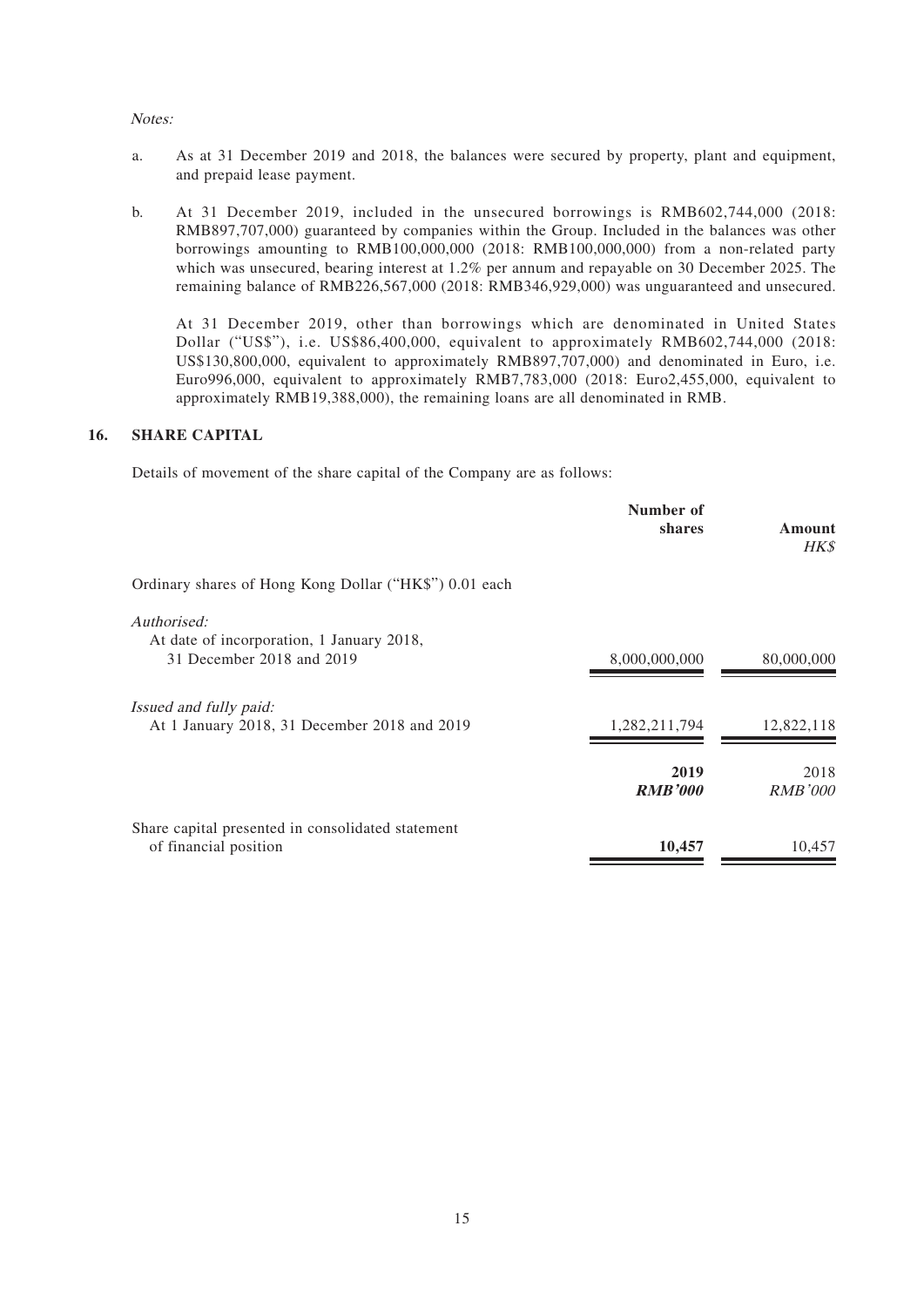### **17. RELATED PARTY DISCLOSURES**

Other than those disclosed elsewhere in the consolidated financial statements, during the year, the Group entered into the following transactions with related parties:

|                                                                                              | 2019<br><b>RMB'000</b> | 2018<br><b>RMB'000</b> |
|----------------------------------------------------------------------------------------------|------------------------|------------------------|
| Sale of goods                                                                                |                        |                        |
| <b>Brilliance China Group</b>                                                                | 982,472                | 1,130,027              |
| Huachen Group#                                                                               | 178,431                | 491,301                |
| Mianyang Huarui Automotive Company Limited*##                                                |                        |                        |
| 綿陽華瑞汽車有限公司 ("Mianyang Huarui")                                                               | 925                    |                        |
| Mianyang Huaxiang Machinery Manufacturing Co., Ltd.***<br>綿陽華祥機械製造有限公司 ("Mianyang Huaxiang") | 6,192                  |                        |
|                                                                                              |                        |                        |
|                                                                                              | 1,168,020              | 1,621,328              |
| <b>Purchase of goods</b>                                                                     |                        |                        |
| <b>Brilliance China Group</b>                                                                | 81,152                 | 217,568                |
| Huachen Group                                                                                |                        | 3                      |
| Wuliangye Group                                                                              | 156,735                | 145,932                |
|                                                                                              | 237,887                | 363,503                |
| Lease payment and auxiliary services received                                                |                        |                        |
| <b>Brilliance China Group</b>                                                                | 3,636                  |                        |
| Huachen Group                                                                                | 5,424                  | 6,000                  |
|                                                                                              |                        | 6,000                  |
|                                                                                              | 9,060                  |                        |
| <b>Rental income</b>                                                                         |                        |                        |
| <b>Brilliance China Group</b>                                                                |                        | 3,540                  |
| Maintenance and construction cost charged                                                    |                        |                        |
| Wuliangye Group                                                                              |                        | 1,351                  |
| Processing cost charged                                                                      |                        |                        |
| Wuliangye Group                                                                              | 1,359                  |                        |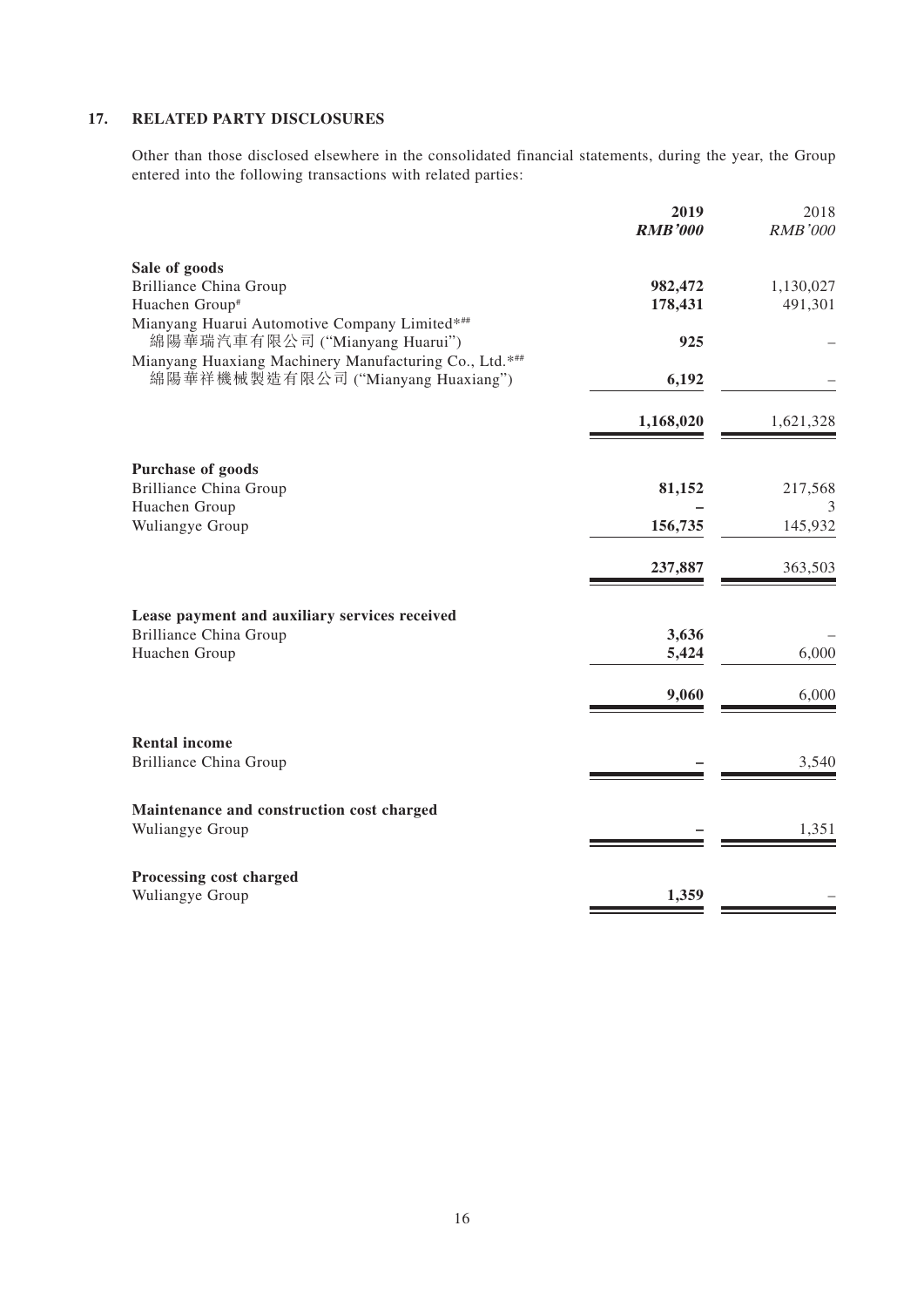|                                         | 2019<br><b>RMB'000</b> | 2018<br><b>RMB'000</b> |
|-----------------------------------------|------------------------|------------------------|
| Cleaning and greening services received |                        |                        |
| Wuliangye Group                         | 1,552                  | 840                    |
| <b>Consulting service received</b>      |                        |                        |
| Huachen Group                           | 170                    | 8,406                  |
| Water and electricity costs charged     |                        |                        |
| Wuliangye Group                         | 1,441                  | 817                    |
| <b>Repairment fee</b>                   |                        |                        |
| Wuliangye Group                         | 175                    | 114                    |

- # Huachen Automotive Group Holdings Company Limited\* 華晨汽車集團控股有限公司 ("Huachen Automotive", Huachen Automotive and its subsidiaries collectively referred to as "Huachen Group") is a controlling shareholder of Brilliance China.
- ## After Huachen Automotive disposed of its entire interests in Mianyang Huarui, Mianyang Huarui and Mianyang Huaxiang (a subsidiary of Mianyang Huarui) are no longer considered as members of the Huachen Group as at 31 December 2019. There are common directors who have influence over the Group and the entities and hence, Mianyang Huarui and Mianyang Huaxiang are considered as related parties of the Group in accordance with HKAS 24 Related Party Disclosures.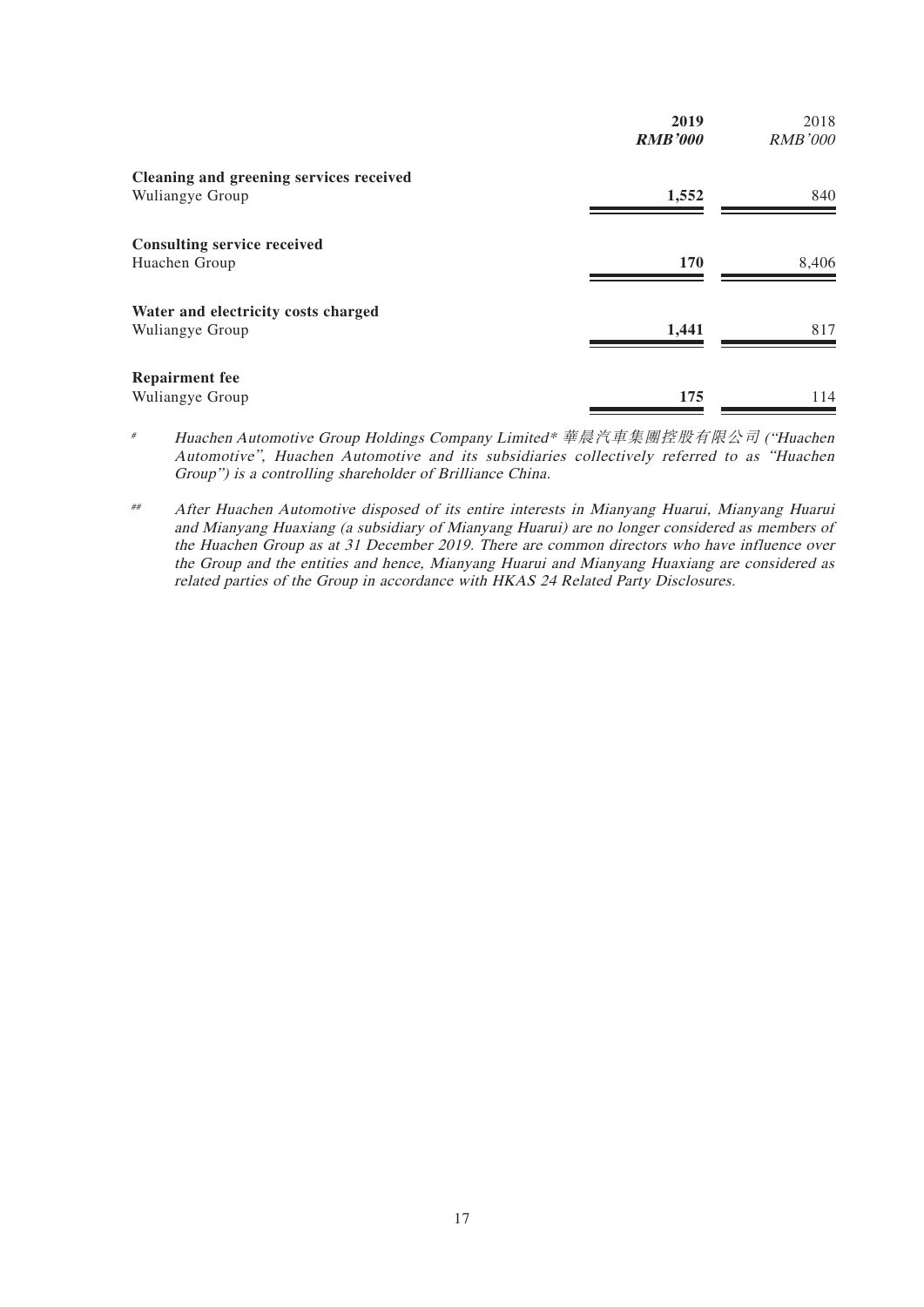### **BUSINESS REVIEW AND PROSPECT**

According to the statistics of China Association of Automobile Manufacturers, the automobile industry in China showed a decline of 8.2% year on year in vehicle sales totalling 25.77 million units in 2019, and this was the second negative year since 2018, after approximately two decades of continuous growth, in particular, a high-speed growth in the past few years. The decline was affected by such factors as China-United State economic and trade frictions, adoption of stricter emission standards and new energy vehicle ("**NEV**") subsidy cuts in the middle of 2019. The entire industry was in the process of transformation and upgrading. With the continued slowdown in the PRC economy, reluctance by consumers to make purchases in an uncertain environment was also one of the reasons to account for the fall in sales.

Passenger vehicles, including sedan car, sport-utility vehicle and multi-purpose vehicle, showed a downturn of 9.6% in sales year on year to 21.44 million units whereas the performance of commercial vehicles also recorded a 1.1% decline to 4.32 million units. Since the implementation of the NEV policy in 2018, this provided new potential growth for the NEV sector, however, the withdrawal of new energy subsidy policies in July 2019 caused the NEV market to have experienced negative growth. The sales of NEV in 2019 showed a yearon-year decline of 4.0% to 1.21 million units. It is expected that the NEV market will take longer to become a common type of vehicles as consumers generally have anxiety over the mileage range, lacking of charging power points and high cost of replacement of battery, etc.

As such, the demand for certain types of vehicles produced by the Group's customers decreased during the year, and this affected the sales of some of both the traditional and Prince Engines of the Group. In 2019, the Group recorded a total sales of approximately RMB2,076.17 million, representing a decrease of approximately 31.9% as compared to 2018. As disclosed in the interim report for the six months ended 30 June 2019, such decrease was mainly due to a decrease in the sales of engines owing to the unfavorable automobile market environment and the adjustment of emission standard resulting in reduction in inventory of downstream customers. Thus, there is a decrease in the net profit attributable to owners of the Company which was approximately RMB6.85 million, a decrease of approximately 36.1% as compared to approximately RMB10.72 million in 2018.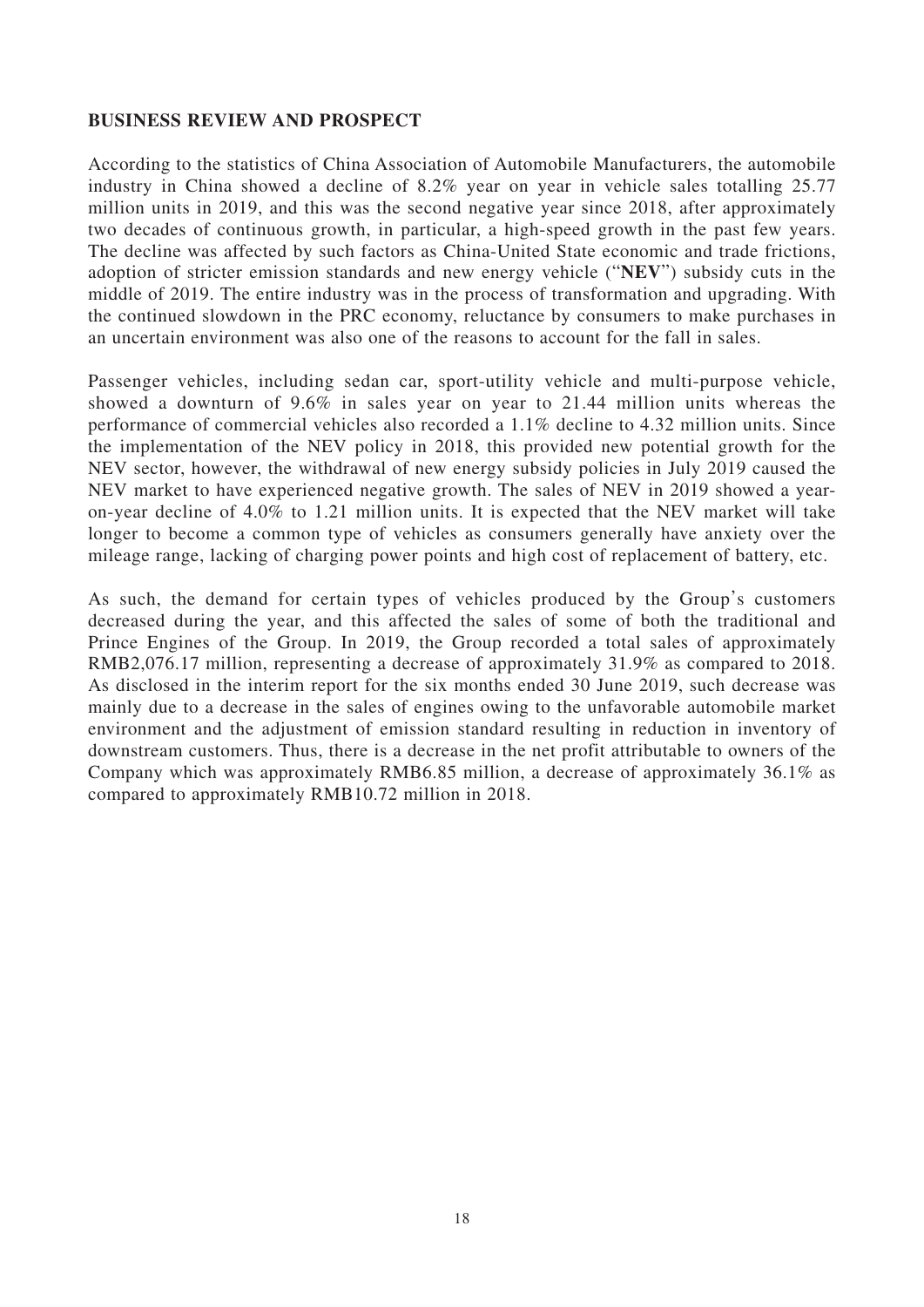With more emphasis being placed on environmental protection, energy conservation and reduction of exhaust emission, the PRC government is updating more policies and regulations which increase the operating burden on the automobile industry. The "China VI" vehicle emission standards, which is believed to be one of the world's strictest rules on light automobile pollutants, was implemented in advance on 1 July 2019 in cities including Beijing, Shanghai, Guangdong and Shenzhen. The standard is further divided into China VI(a) and China VI(b) with implementation dates of 1 July 2020 and 1 July 2023 respectively in other regions. We have already upgraded our traditional and Prince Engines to be China IV compatible. During the year, the PRC government commenced to lift restrictions on trades of second-hand cars among provinces which promoted trading of second-hand automobiles and dampened the first-hand market. In addition, a new, nationwide pneumonia epidemic outbreak in the beginning of 2020 has brought more difficulty to the business environment of the automobile industry in China.

In view of the complexity of the business environment, we have taken measures to ally with the policies change and actively carry out technological innovation to ensure compliance with the latest regulations and meet the changes in the market brought about by consumers' demands. The research and development department is strengthening the research on fuelsaving technologies of Prince Engine products, and at the same time, technically fine-tuning Prince Engines which combines with the plug-in hybrid electric vehicles on the basis of traditional internal combustion engines with hybrid powertrains and extended range. This is aimed to adapt to the NEV requirement in the future.

The Prince Engines will continue to meet the performance requirements of various classes of passenger vehicles with plug-in hybrids or pure electric extended-range models, and cope with the requirements of future regulations with good technical scalability. The Prince Engine production is exclusively licensed to us by BMW AG. With its support, we are able to modify and upgrade the specification of Prince Engines to achieve higher torque and lower fuel consumption and to cope with the China VI(a) emission standard by July 2020. Its family will have different volume displacement models with advanced technology whilst maintaining at a reasonable production cost that meets the needs of our target market.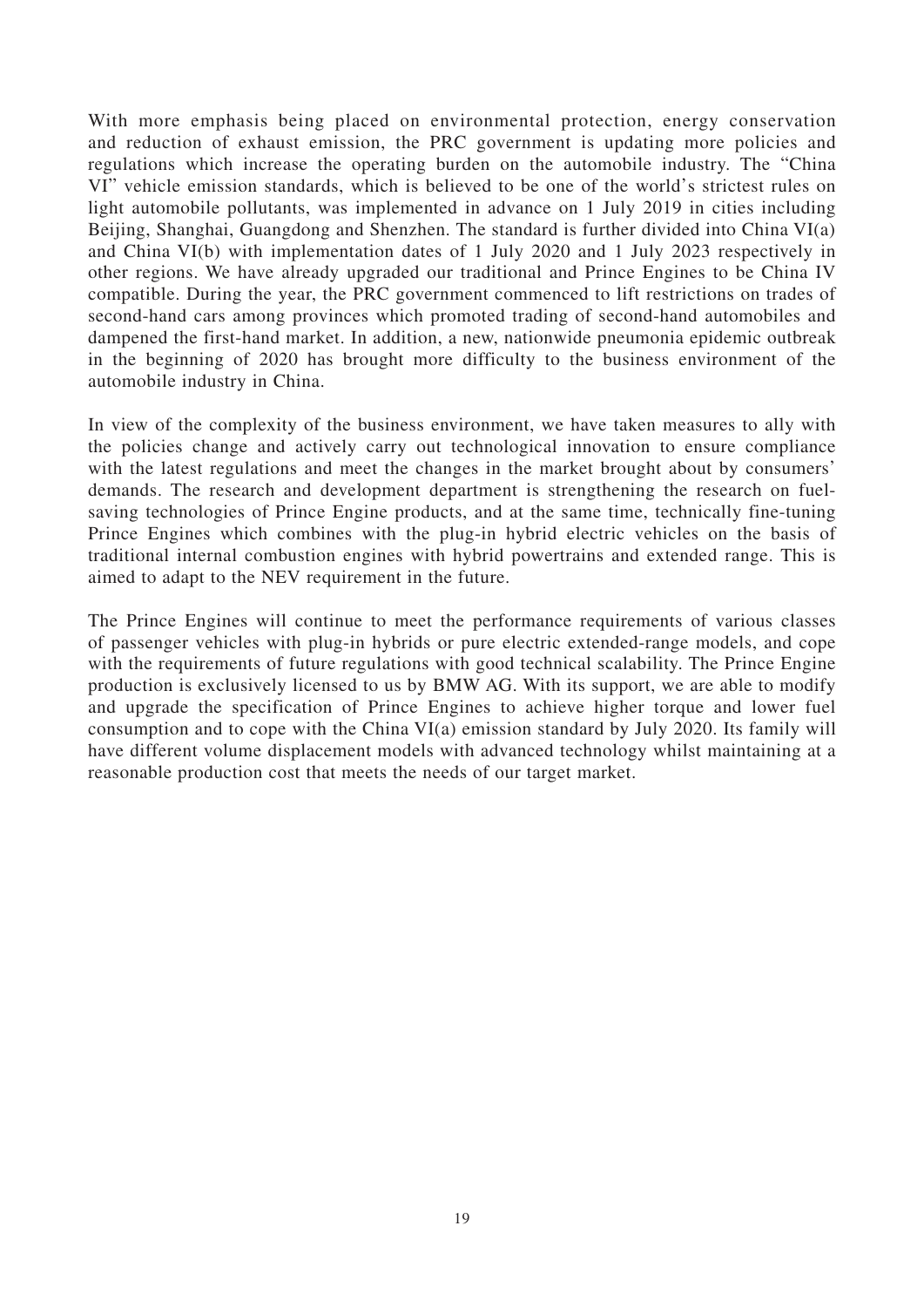The Group has a working team to work continuously on the research and development of gasoline and diesel engines in response to the more stringent requirement for fuel consumption and emission standard in the near future. Other than Prince Engines, we have been developing three-cylinder 1200cc engines under our own brand Power Xinchen and it will be compatible with hybrid electric vehicles or will stand on its own so as to cope with the more stringent requirements on emission standards of vehicles and the increasing demand for clean-energy vehicles around the globe, in particular, the dual-credit system for passenger vehicle manufacturers in China. Some customers have been in collaboration with us for use of small displacement engines on their vehicles in the future. Customers have provided prototypes, and started vehicle matching and development work. We expect that the industrialization of 1200cc engines will be in 2021.

Apart from engines production, crankshaft and connecting rods production will continue to be one of the main business focuses in the development of core engine parts and components business of the Group for BMW Brilliance Automotives Ltd. ("**BBA**"). During the year, in view of the increasing demand from BBA for the supply of Bx8 crankshafts, we completed the production expansion of the existing crankshaft production lines which will enable the Group to further enhance its profitability potential in the engine component business segment. The expanded production line, which provides an additional annual crankshaft production of 200,000 units, has just commenced its operation in January 2020. At present, the maximum annual crankshaft production capacity is approximately 800,000 units.

The production of our automobile customers is likely to decline materially in the first quarter as car makers are forced to delay plant re-opening after the Lunar New Year, and this in turn will affect our sales accordingly. Sales could recover after the coronavirus epidemic stabilizes, but the positive effect is expected to be mild. It is possible, however, for car makers to speed up production in the second half of 2020 to achieve their yearly output target after the epidemic comes under control. Worries about use of public transport and the sense of security from using one's own vehicle may lead to sales recovery, in particular, in the second and third-tier local brands at an affordable price, once the health crisis stabilizes, as was the case following the SARS epidemic in 2003 when passenger vehicle sales grew much afterwards.

Despite the above, the Group will continue to explore cooperation opportunities with BMW AG, BBA and other business partners in the future to cope with the ever-changing automobile industry trend. In particular, the Group will continue to actively identify potential merger and acquisition opportunities and assess possibilities of forming joint ventures with other potential partners to expand its product portfolio and strengthen its core competitiveness. During the year, we have been assessing the possibility of remanufacturing business of engines and engine parts and after-sales logistics center for possible future business opportunities.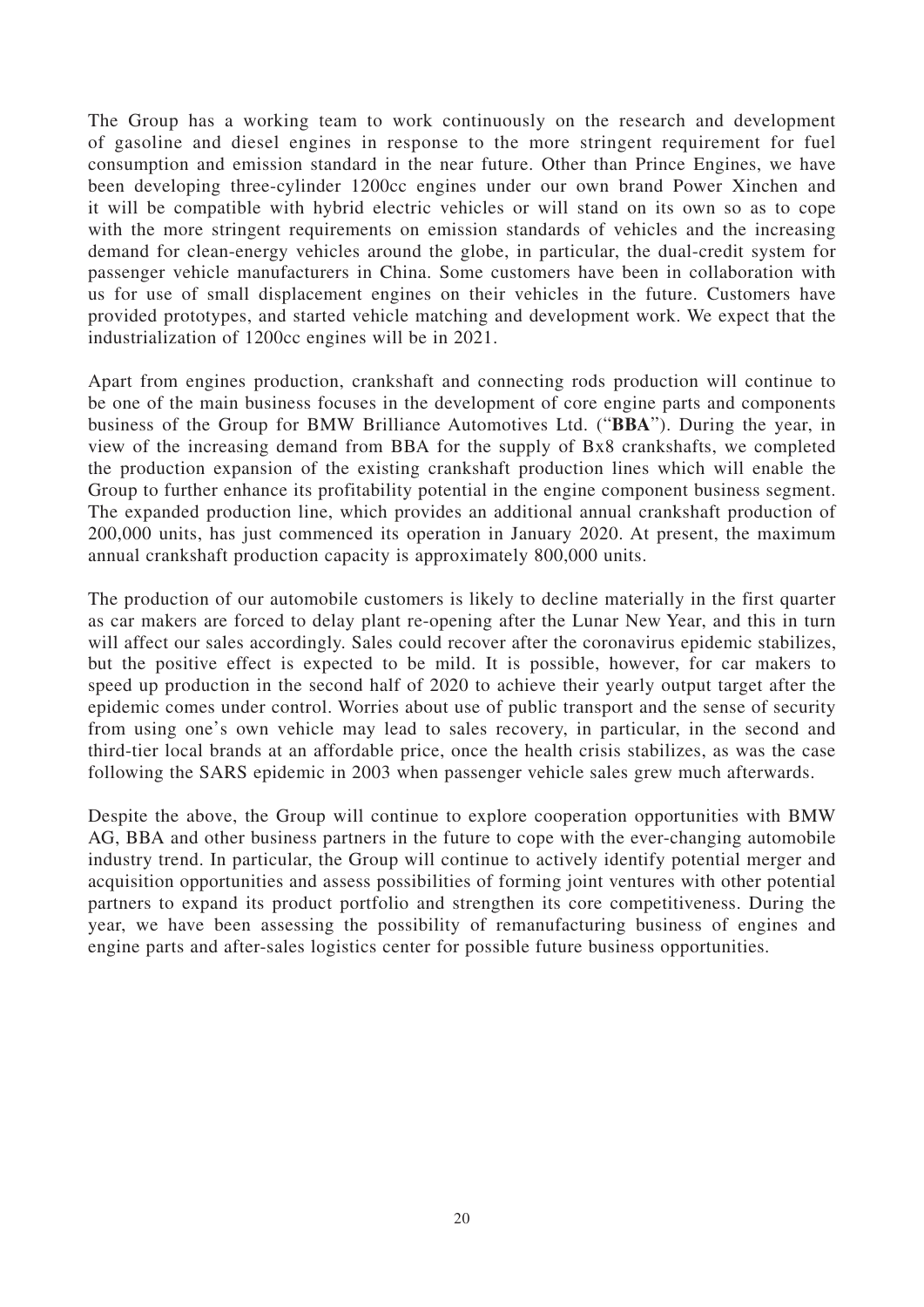# **MANAGEMENT'S DISCUSSION & ANALYSIS**

In 2019, the Group achieved total consolidated sales of approximately RMB2,076.17 million, representing a decrease of approximately 31.9% compared to the corresponding period last year (approximately RMB3,050.52 million). The decrease was mainly due to the decrease in the sales of traditional and prince engines. The decrease in the sales of engines was due to lacklustre demand from various automobile manufacturers during the year because of the weak economic growth, trade war, and tougher emission standards introduced in last summer which delayed the purchase sentiment.

In respect of the engines business segment, the Group recorded approximately 40.4% decrease in segment revenue, from approximately RMB2,410.71 million in 2018 to approximately RMB1,437.16 million in 2019. Sales volume of engines decreased by approximately 38.9% from around 209,000 units in 2018 to around 127,500 units in 2019. The decrease was mainly due to the decrease in the sales of traditional gasoline engines, diesel engines and prince engines in 2019.

In respect of the engine components segment, the Group recorded approximately the same amount in segment revenue, from approximately RMB639.82 million in 2018 to approximately RMB639.01 million in 2019. The Group sold around 496,000 units of crankshafts in 2019, representing a decrease of approximately 2.0% from around 506,000 units in 2018. The Group sold around 514,000 units of connecting rods in 2019, down by approximately 32.6% from around 763,000 units in 2018.

The consolidated cost of sales in 2019 amounted to approximately RMB1,847.39 million, down by approximately 32.0% when compared to approximately RMB2,716.25 million recorded in 2018. The decrease in cost of sales was generally in line with the decrease in sales revenue.

The gross profit margin of the Group in 2019 was approximately 11.0% which was about the same level as in 2018.

Other gains and losses decreased from approximately RMB80.64 million in 2018 to approximately RMB19.90 million in 2019, representing a decrease of approximately 75.3%. The decrease was mainly due to lower unrealized foreign exchange translation loss and lower net loss arising on receivables measured at FVTOCI recognized in 2019.

Selling and distribution expenses decreased by approximately 34.0%, from approximately RMB46.97 million in 2018 to approximately RMB31.01 million in 2019, representing approximately 1.5% of the revenue in 2018 and 2019, respectively. The decrease in value was mainly due to the decrease in transportation costs as fewer engines were sold during 2019.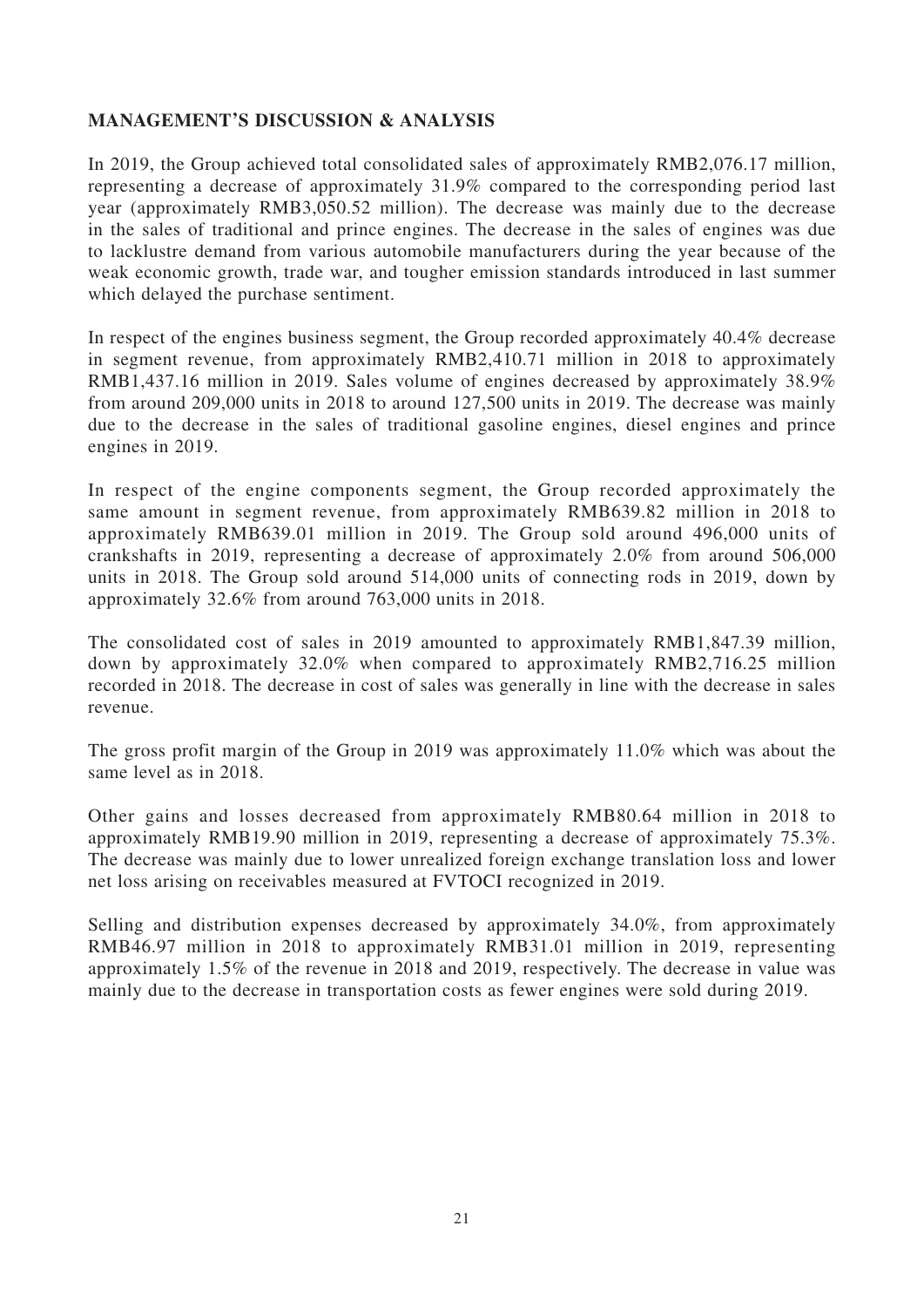Administrative expenses decreased by approximately 7.2%, from approximately RMB139.09 million in 2018 to approximately RMB129.05 million in 2019, representing approximately 4.6% and approximately 6.2% of the revenue in 2018 and 2019, respectively. The increase in terms of percentage was mainly due to decrease in revenue whilst staff cost, depreciation and office expenses decreased to a lesser extent.

Finance costs increased by approximately 10.0%, from approximately RMB73.97 million in 2018 to approximately RMB81.37 million in 2019. The increase was mainly due to higher interest rate in the second half of 2019 and more short term borrowings taken out.

Other expenses decreased by approximately 26.2% from approximately RMB18.25 million in 2018 to approximately RMB13.46 million in 2019, which was mainly due to the decrease in research expenses incurred in 2019.

The Group's profit before tax decreased by approximately 30.7% from approximately RMB10.77 million in 2018 to approximately RMB7.46 million in 2019.

Income tax expenses increased from approximately RMB0.05 million in 2018 to approximately RMB0.61 million in 2019. The increase was mainly due to the movement of deferred tax assets.

For the year 2019, the net income attributable to owners of the Company was approximately RMB6.85 million, representing an approximately 36.1% decrease from approximately RMB10.72 million in 2018. Basic earnings per share in 2019 amounted to approximately RMB0.005, compared to approximately RMB0.008 in 2018.

# **Liquidity and Financial Resources**

As at 31 December 2019, the Group had approximately RMB98.19 million in cash and cash equivalents (31 December 2018: RMB223.95 million), and approximately RMB261.30 million in pledged bank deposits (31 December 2018: RMB552.32 million). The Group had trade and other payables of approximately RMB1,176.14 million (31 December 2018: RMB1,938.13 million), bank borrowings due within one year in the amount of approximately RMB1,008.09 million (31 December 2018: RMB682.83 million), and bank borrowings due after one year in the amount of approximately RMB577.72 million (31 December 2018: RMB1,267.81 million).

# **Capital Structure**

As at 31 December 2019, the Group's total assets was approximately RMB6,025.68 million (31 December 2018: RMB7,175.87 million), which was funded by the following: (1) share capital of approximately RMB10.46 million (31 December 2018: RMB10.46 million), (2) reserves of approximately RMB2,981.46 million (31 December 2018: RMB2,975.25 million) and (3) total liabilities of approximately RMB3,033.76 million (31 December 2018: RMB4,190.17 million).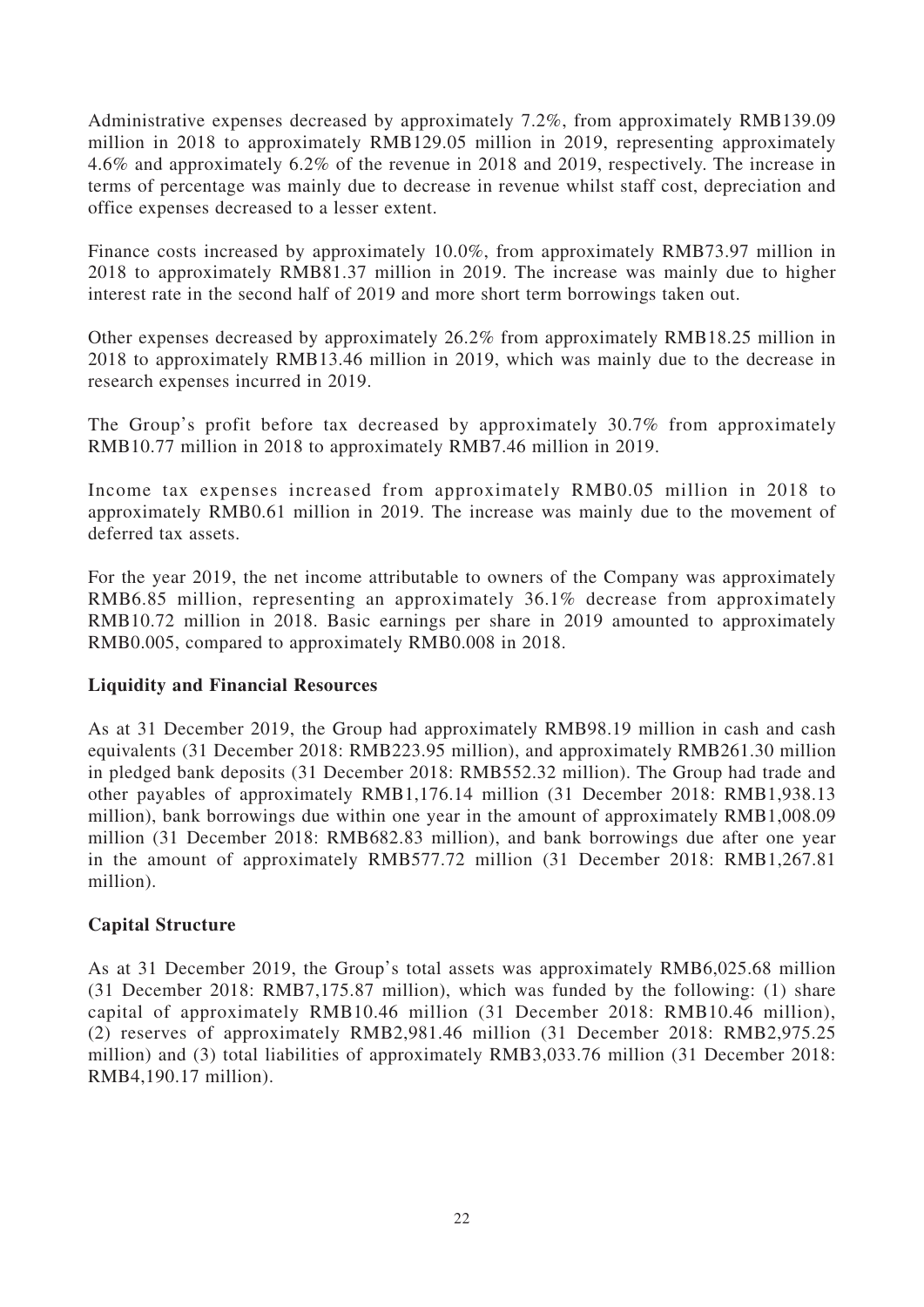# **Contingent Liabilities**

During the year, the Group (i) endorsed certain bills receivable for the settlement of trade and other payables; and (ii) discounted certain bills receivable to banks for raising cash. The Group considers that the risk of default in payment of the endorsed and discounted bills receivable is low because all endorsed and discounted bills receivable are issued and guaranteed by reputable banks in the PRC.

## **Pledge of Assets**

As at 31 December 2019, the Group pledged certain of its land use rights, buildings, plant and machinery with an aggregate carrying value of approximately RMB100.15 million (31 December 2018: RMB107.84 million) to certain banks to secure certain credit facilities granted to the Group.

As at 31 December 2019, the Group also pledged bank deposits in the amount of approximately RMB261.30 million (31 December 2018: RMB552.32 million) to certain banks to secure certain credit facilities granted to the Group.

## **Gearing Ratio**

As at 31 December 2019, the debt-to-equity ratio, computed by dividing total liabilities by total equity attributable to owners of the Company, was approximately 1.01 (31 December 2018: 1.41). The decrease in the debt-to-equity ratio was mainly due to the decrease in bank borrowing in 2019.

As at 31 December 2019, the gearing ratio, computed by dividing bank borrowings by total equity attributable to owners of the Company, was approximately 53.0% (31 December 2018: 65.3%). The decrease in gearing ratio was mainly due to the decrease in total bank borrowing as a result of the fewer financed acquisitions of property, plant and equipment during the year with bank borrowings.

### **Investment Property**

In 2019, no portion of the Group's premises was leased during the year ended 31 December 2019 (31 December 2018: RMB3.54 million).

### **Foreign Exchange Risks**

The Group's functional currency is RMB. Since the Group has certain assets and liabilities, such as receivables, payables, bank borrowings and cash and cash equivalents, denominated in foreign currencies, such as US\$ and HK\$, the Group is exposed to foreign currency translation risk.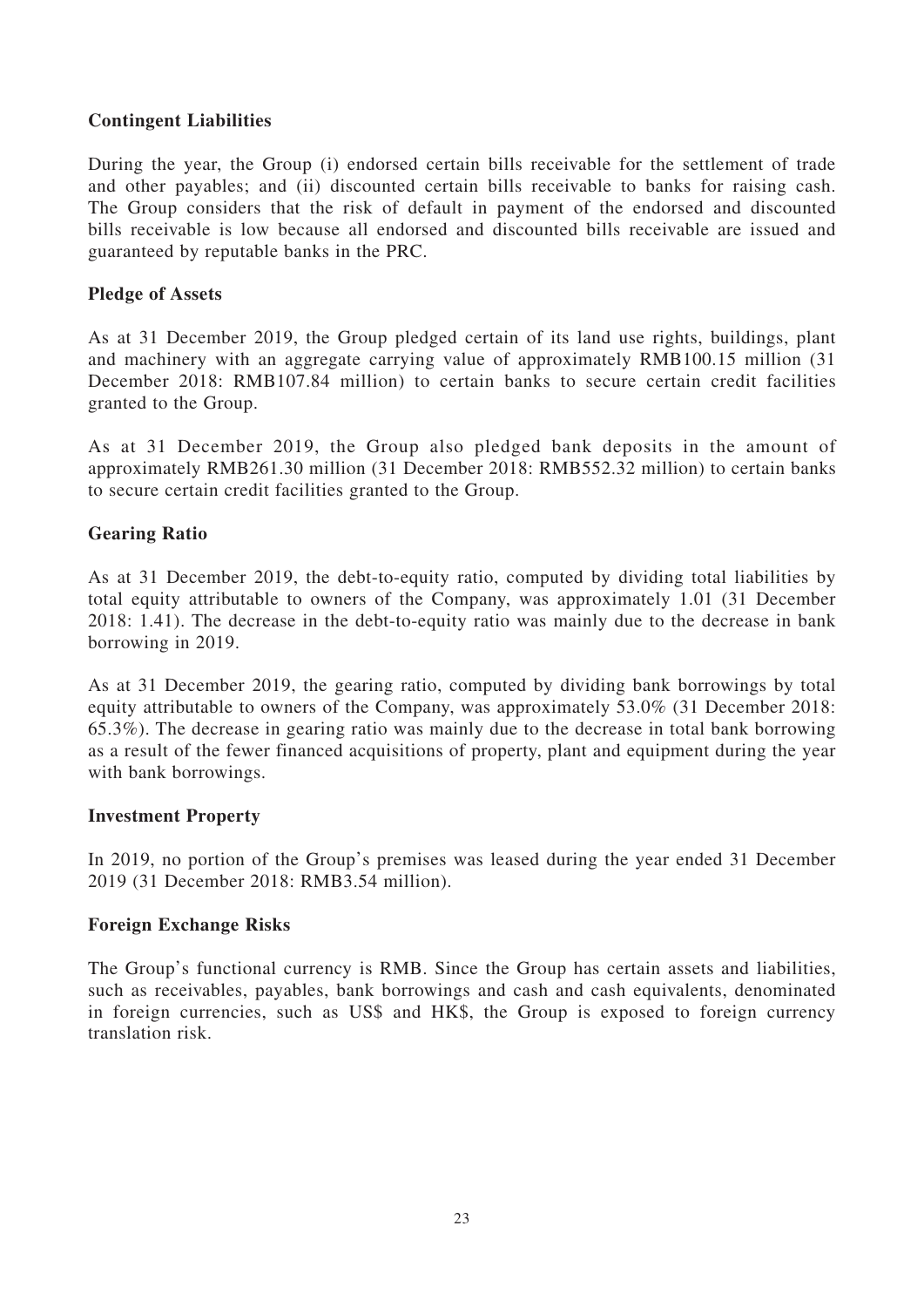The Group has monitored and will continue to monitor its foreign exchange risks and may consider hedging its foreign currency exposure, if and when necessary. Certain portion of US\$-denominated bank borrowing was hedged with forward contract during the year under review in order to minimize exposure to foreign exchange risk.

# **Employees and Remuneration Policy**

As at 31 December 2019, the Group employed approximately 1,445 employees (31 December 2018: approximately 1,862). Employee costs amounted to approximately RMB153.74 million for the year ended 31 December 2019 (31 December 2018: approximately RMB210.28 million). The Group will endeavor to ensure that the employees' salary levels are in line with industry practice and prevailing market conditions and that employees' remuneration is based on their performance.

## **Significant Investments**

On 10 May 2019, Mianyang Xinchen entered into an equity transfer agreement with Dongfeng Motor Co., Ltd.\*(東風汽車有限公司)("**Dongfeng Motor**") in relation to the disposal by Mianyang Xinchen to Dongfeng Motor of 50% of the equity interest in Changzhou Dongfeng Xinchen Engine Co., Ltd.\*(常州東風新晨動力機械有限公司)at the consideration of approximately RMB50.54 million. Further particulars of the above disposal are set out in the announcement of the Company dated 10 May 2019.

Save as disclosed above, there were no significant investments, material acquisitions or disposals of subsidiaries and associated companies by the Group during the year ended 31 December 2019.

# **Capital Commitment**

As at 31 December 2019, the Group had capital commitments of approximately RMB479.09 million (31 December 2018: RMB677.71 million), among which contracted capital commitments amounted to approximately RMB101.10 million (31 December 2018: RMB185.97 million), which is primarily related to the capital expenditure in respect of acquisition of property, plant and equipment, and new engine development.

### **ENVIRONMENTAL AND SOCIAL**

As a responsible corporation, the Group is committed to maintaining the highest environmental and social standards to ensure sustainable development of its business. During the year, the Group has endeavored to manage, monitor, recommend and report on environmental and social aspects.

The Group has complied with all relevant laws and regulations in relation to its business including health and safety, workplace conditions, employment and the environment. The Group understands a better future depends on everyone's participation and contribution. Towards that end, it has encouraged employees, customers, suppliers and other stakeholders to participate in environmental and social activities which benefit the community as a whole.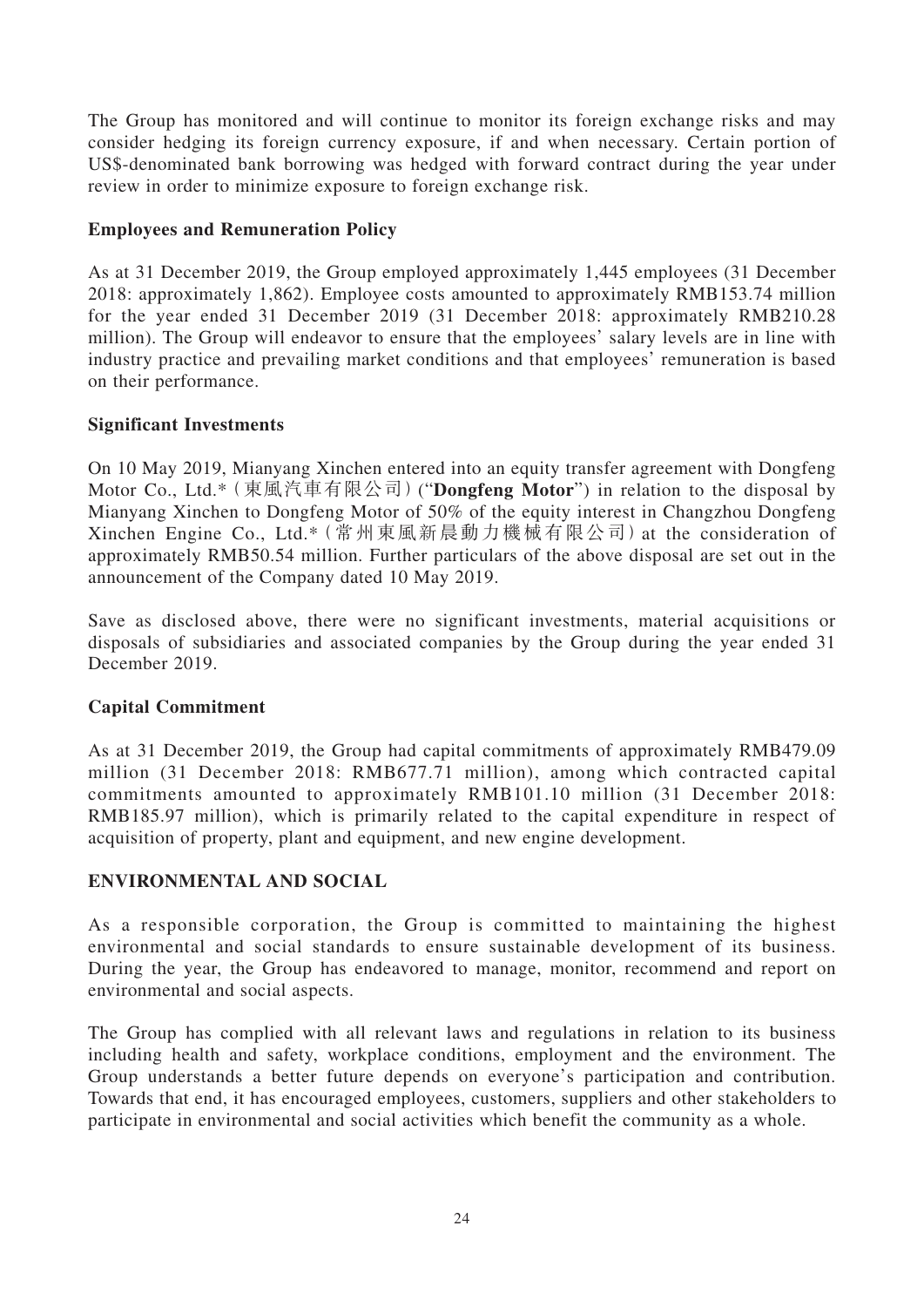The Group maintains strong relationships with its employees, has enhanced cooperation with its suppliers and has provided high quality products and services to its customers so as to ensure sustainable development.

# **DIVIDEND**

The Board did not recommend the payment of any dividend in respect of the year ended 31 December 2019 (2018: Nil).

# **CLOSURE OF REGISTER OF MEMBERS**

The Company's forthcoming annual general meeting will be held at 9:00 a.m. on Friday, 26 June 2020.

The Hong Kong branch register of members of the Company will be closed from Friday, 19 June 2020 to Friday, 26 June 2020, both dates inclusive, during which period no transfer of shares will be registered. Only shareholders of the Company whose names appear on the register of members of the Company on Friday, 19 June 2020 or their proxies or duly authorised corporate representatives are entitled to attend the annual general meeting. In order to qualify for attending the annual general meeting, all properly completed transfer forms accompanied by the relevant share certificates must be lodged with the Company's branch registrar in Hong Kong, Computershare Hong Kong Investor Services Limited, at Shops 1712-1716, 17th Floor, Hopewell Centre, 183 Queen's Road East, Wanchai, Hong Kong for registration not later than 4:30 p.m. on Thursday, 18 June 2020.

# **PURCHASE, SALE OR REDEMPTION OF THE COMPANY'S LISTED SECURITIES**

Neither the Company nor any of its subsidiaries purchased, sold or redeemed any of the Company's listed securities during the year ended 31 December 2019.

# **COMPLIANCE WITH CORPORATE GOVERNANCE CODE**

The Company is committed to achieving and maintaining the highest standards of corporate governance, consistent with the needs and requirements of the business and its shareholders. The Company has adopted the code provisions set out in the Corporate Governance Code (the "**CG Code**") contained in Appendix 14 to the Rules Governing the Listing of Securities on the Stock Exchange (the "**Listing Rules**"). The Company has complied with all code provisions of the CG Code throughout the year ended 31 December 2019.

# **MODEL CODE FOR SECURITIES TRANSACTIONS BY DIRECTORS OF LISTED ISSUERS**

The Company has adopted the Model Code for Securities Transactions by Directors of Listed Issuers (the "**Model Code**") set out in Appendix 10 to the Listing Rules as its code of conduct regarding securities transactions by the directors of the Company. Having made specific enquiry with all directors of the Company, all directors confirmed that they have complied with the required standard set out in the Model Code and the Company's code of conduct regarding securities transaction by directors during the year ended 31 December 2019.